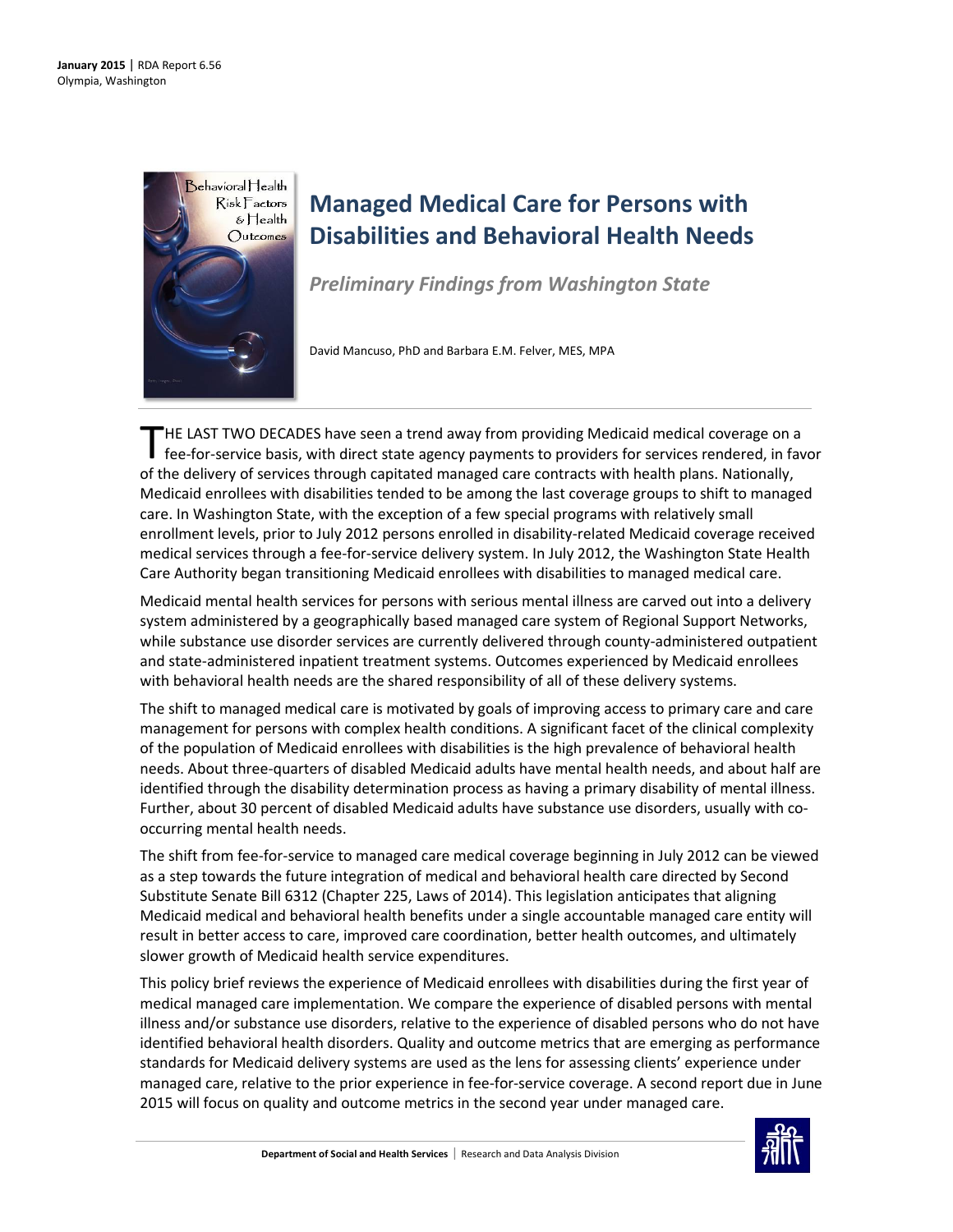# **Key Findings**

Several key outcome measures showed positive relative change for disabled persons with behavioral health disorders after the transition to managed care:

- Access to primary care improved and ED utilization declined for disabled persons with behavioral health disorders, relative to clients without behavioral health disorders.
- The all-cause 30-day hospital readmission rate declined for disabled persons with behavioral health disorders, while it increased slightly for clients without behavioral health disorders.
- The employment rate increased for disabled persons with behavioral health disorders, while it decreased for disabled persons without behavioral health disorders.
- The proportion arrested increased slightly for all groups, but at a slower rate for disabled persons with behavioral health disorders than for persons without behavioral health disorders.

Some process-of-care measures related to behavioral health treatment took a step backward in SFY 2013:

- The proportion receiving outpatient follow-up within seven days of discharge from a psychiatric hospitalization declined.
- Although the broader measure of substance use disorder (SUD) treatment penetration improved slightly, the NCQA HEDIS measures of initiation and engagement in SUD treatment declined.
- Antidepressant and antipsychotic medication management quality indicators declined.

Persons with behavioral health disorders—especially those with substance use disorders—scored significantly lower on many quality and outcome measures than other persons with disabilities:

- Persons with behavioral health disorders have higher all-cause readmission rates and are far more likely to experience hospitalizations for ambulatory care sensitive conditions.
- Persons with substance use disorders score significantly lower on diabetes care quality measures such as hemoglobin A1c testing and LDL-C screening.
- Persons with behavioral health disorders—especially those with substance use disorders—are far more likely to be homeless or arrested, and are less likely to be employed.

These findings have implications for the development of performance-based contracts required under Engrossed House Bill (EHB) 1519 (Chapter 320, Laws of 2013). EHB 1519 requires that state agency contracts with Area Agencies on Aging, Regional Support Networks, county agencies, and managed care organizations include performance measures to address a wide range of outcomes, including many outcome areas examined in this report. As the state moves towards outcome-based contracting for services, it is important for policy makers to recognize that client outcomes reflect the combined impact of the care the client receives, the client's risk attributes and other factors.

The impact of behavioral health disorders on quality and outcome measures can be seen in the experience of persons with substance use disorders. For example, the low diabetes quality scores for persons with substance use disorders reflect in part the impact of substance use on a client's ability to engage in an effective diabetes care plan. This is an important issue to consider in constructing performance-based payment models designed to hold managed care entities accountable for the outcomes experienced by the clients they serve. Poorly designed payment models risk creating incentives for health plans to exclude providers from their network who serve patients with higher prevalence of behavioral health disorders. If incentives are passed through health plans to their contracted providers, poorly designed payment models will create incentives for providers to avoid engaging high-risk clients who may adversely impact a provider's performance scores. Given their relatively poor outcomes, the financial disincentives for enrollment and engagement of persons with substance use disorders would be particularly strong.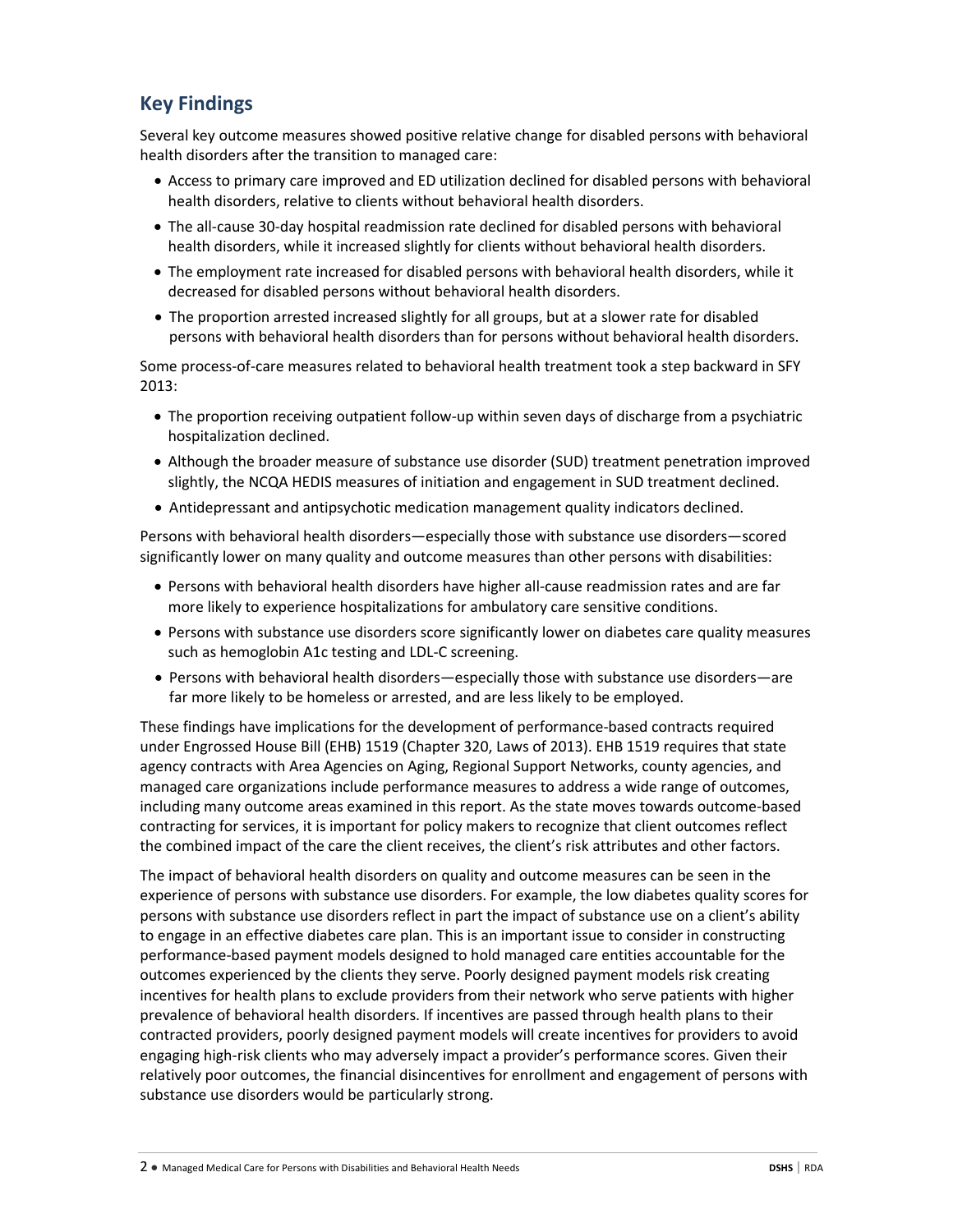# **Background and Approach**

## **Medical Managed Care Implementation**

The Washington State Health Care Authority transitioned persons enrolled in disability-related Medicaid coverage from fee-for-service to Apple Health managed care coverage on a phased basis, as illustrated in Figure 1. The main transition phases occurred in July, September and November 2012. An additional population of long-term care clients was moved into managed care in September 2013. Because persons dually eligible for Medicare remained in fee-for-service coverage, this report focuses on Medicaid-only Categorically Needy (CN) Disabled clients.<sup>[1](#page-2-0)</sup> It is important to note that Medicaidfunded mental health services for persons with serious mental illness are carved out into a service system administered by geographically based Regional Support Networks, while substance use disorders treatment services are delivered through county-administered outpatient and stateadministered inpatient treatment systems. Outcomes for Medicaid enrollees with behavioral health needs are the shared responsibility of all of these delivery systems.

# **Quality and Outcome Metrics**

The analyses that follow use health care quality and outcome metrics that are emerging as performance standards for Medicaid delivery systems as the lens for assessing clients' experience under managed care, relative to prior experience in fee-for-service coverage. These metrics are derived from two sources. The first source is the CMS Initial Core Set of health care quality measures for adults enrolled in Medicaid. Metrics were also sourced from the measurement areas specified by Second Substitute Senate Bill 5732 (Chapter 338, Laws of 2013) and Engrossed House Bill 1519 (Chapter 320, Laws of 2013). These bills directed the Department of Social and Health Services and the Health Care Authority to develop a comprehensive strategy to improve the adult behavioral healthcare system, and to better integrate physical and behavioral healthcare and long term supports and services, to improve outcomes for their shared clients. With our focus on measures developed for adult populations, we generally limited analyses to persons aged 18 to 64, although some metrics are defined over more restrictive age ranges.

#### FIGURE 1.

## **Medicaid-only CN Disabled Caseload Trends**

Washington State Age 18-64



<span id="page-2-0"></span> $1$ The state is developing a pilot integrated managed care demonstration project for persons dually eligible for Medicare, scheduled to be implemented in King and Snohomish counties in 2015.

 $\overline{\phantom{a}}$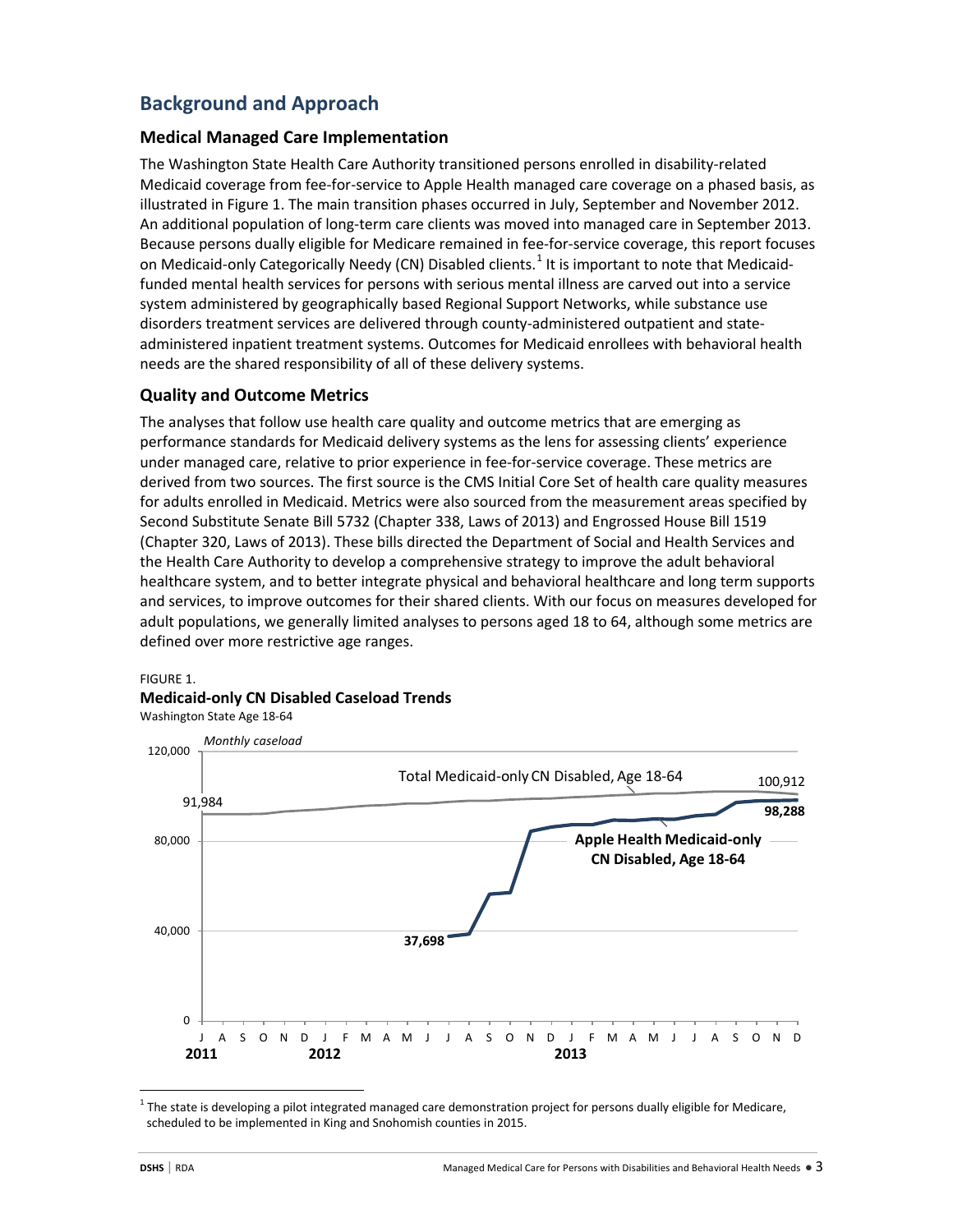# **Background and Approach**

EHB 1519 mandated that state agency contracts with Area Agencies on Aging, Regional Support Networks, county agencies coordinating substance use disorder services, and Medicaid managed care organizations include performance measures to address:

- Improvement in health status.
- Increased participation in employment, education, and meaningful activities.
- Reduced involvement in criminal justice systems.
- Reduced avoidable use of hospital, emergency rooms, and crisis services.
- Increased housing stability in the community.
- Improved client satisfaction with quality of life.
- Decreased disparities in access to treatment and treatment outcomes

These common outcome and performance measures are designed to move the public healthcare and social service systems towards a model of shared accountability. The quality and outcome measures examined in this report touch on many of the measurement areas called out in this legislation.

# **Approach**

This policy brief examines the experience of Medicaid enrollees with disabilities during the first year of medical managed care implementation in SFY 2013. We compare the experience of disabled persons with mental illness and/or substance use disorders, relative to the experiences of other persons enrolled in disability-related coverage who do not have identified behavioral health disorders. We use an approach analogous to an "intent-to-treat" design, where we compare the outcomes experienced in SFY 2013 with the outcomes experienced in the prior two fiscal years when medical care was provided on a fee-for-service basis. We note that even with the phased implementation of managed care in SFY 2013, managed care enrollment comprised 75 percent of all coverage months for persons aged 18 to 64 with Medicaid-only CN Disabled coverage in that fiscal year. We also note that this report looks at experiences in the first year of implementation of managed care, and the transition to outcomes measured using reported encounter data rather than paid claims could also affect measured outcomes independently of any underlying changes in client care experiences.

# **Defining Behavioral Health Risk Groups**

The analyses that follow compare the experience of disabled persons with mental illness and/or substance use disorders, relative to the experience of other persons enrolled in disability-related coverage who do not have identified behavioral health disorders. Behavioral health needs were identified using data available in the ProviderOne payment system. Mental health service needs were identified if any of the following criteria were met in the measurement year or the year prior to the measurement year: (1) receipt of any health care service with a mental illness diagnosis (including Regional Support Network services or services provided through the medical benefit), or (2) receipt of psychotropic medication including antipsychotic, antimania, antianxiety, antidepressant or ADHD therapy classes. Substance use disorders were identified by the presence of a substance use disorder diagnosis on any health service claim or encounter in the measurement year or the year prior to the measurement year, including treatment or detox events, mental health service events, or medical service events such as emergency department or office visits. We note that several metrics are relevant only to persons with behavioral health disorders (for example, outpatient follow-up after psychiatric hospitalization), in which case information is only presented for client subgroups with the relevant behavioral health disorder. We also note that the experience of clients with co-occurring mental health needs or substance use disorders are also reflected in the separate results reported for the broader groups with these conditions.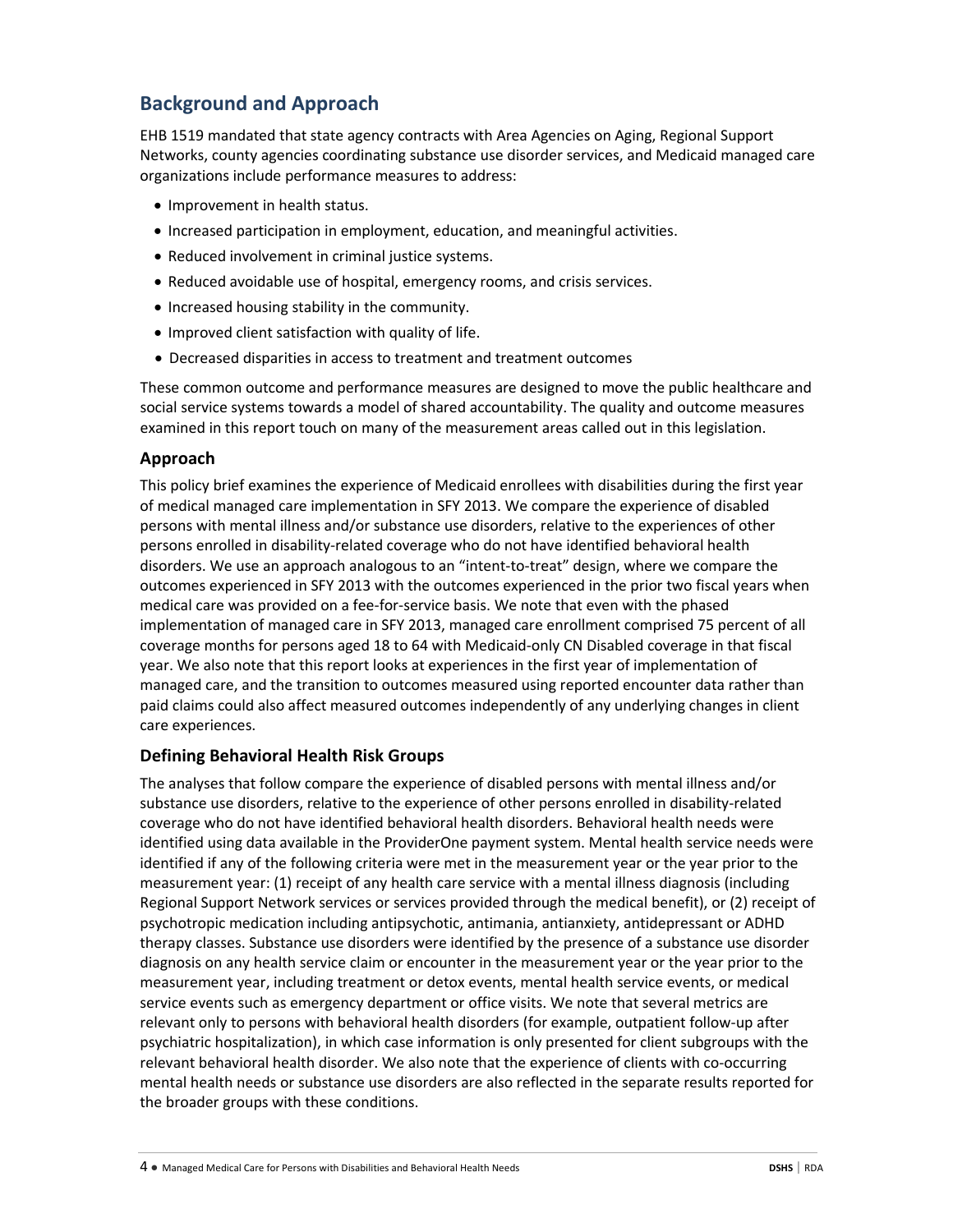# **Findings**

Most of the discussion that follows is based on examination of the trends in quality and outcome measures charted on pages 8 to 12. Supplemental detail tables on pages 13 to 24 provide numerator and denominator counts by subpopulation for each measure. The supplemental tables also contain data for additional metrics from the CMS Initial Core Set that are measureable using claims and encounter data (i.e., without chart review).

## **Hospital readmissions,** *page 8*

• The all-cause 30-day hospital readmission measure showed positive relative change in SFY 2013 for persons with behavioral health disorders. The readmission rate declined from SFY 2012 to SFY 2013 for disabled persons with behavioral health disorders, while increasing slightly for disabled persons without behavioral health disorders.

#### **Employment,** *page 8*

• Employment rates showed positive relative change in SFY 2013 for persons with behavioral health disorders. The employment rate increased from SFY 2012 to SFY 2013 for disabled persons with behavioral health disorders, while decreasing for disabled persons without behavioral health disorders.

#### **Homelessness,** *page 8*

• The rate of homelessness is significantly higher for persons with behavioral health needs – particularly those with substance use disorders. The proportion of persons who were homeless for at least part of the fiscal year increased for all groups at about the same proportional rate from SFY 2012 to SFY 2013. We note that the rate of homelessness had been growing more slowly for persons with behavioral health needs in the year prior to the transition to managed care. That is, the relative change in the rate of homelessness from SFY 2011 to SFY 2012 was lower for persons with mental health needs or substance use disorders than for the balance of the Medicaid-only CN Disabled adult population.

#### **Arrests,** *page 8*

• The arrest rate is significantly higher for persons with behavioral health needs – particularly those with substance use disorders. The proportion arrested increased slightly from SFY 2012 to SFY 2013 for all groups, but at a slightly slower proportional rate for disabled persons with behavioral health disorders than for persons without behavioral health disorders.

#### **Outpatient follow-up after psychiatric hospitalization,** *page 9*

• Measures are presented for 7-day and 30-day post discharge follow-up windows. The 7-day metric showed a decline in performance from SFY 2012 to SFY 2013, while the 30-day follow-up measure showed slight improvement. Given the importance of timely post-discharge engagement in outpatient follow-up treatment, we would place greater importance on the decline in performance in SFY 2013 on the 7-day follow-up metric.

#### **Initiation and engagement in alcohol and other drug treatment,** *page 9*

• Both metrics declined significantly in SFY 2013, breaking from the trend observed over the prior 2 fiscal years.

#### **Substance use disorder treatment penetration,** *page 12*

• This state-defined measure improved slightly in SFY 2013, in contrast to the decline observed in the HEDIS initiation and engagement metrics.

#### **Mental health treatment penetration,** *page 12*

• This state-defined measure stabilized in SFY 2013, after declining from SFY 2011 to SFY 2012.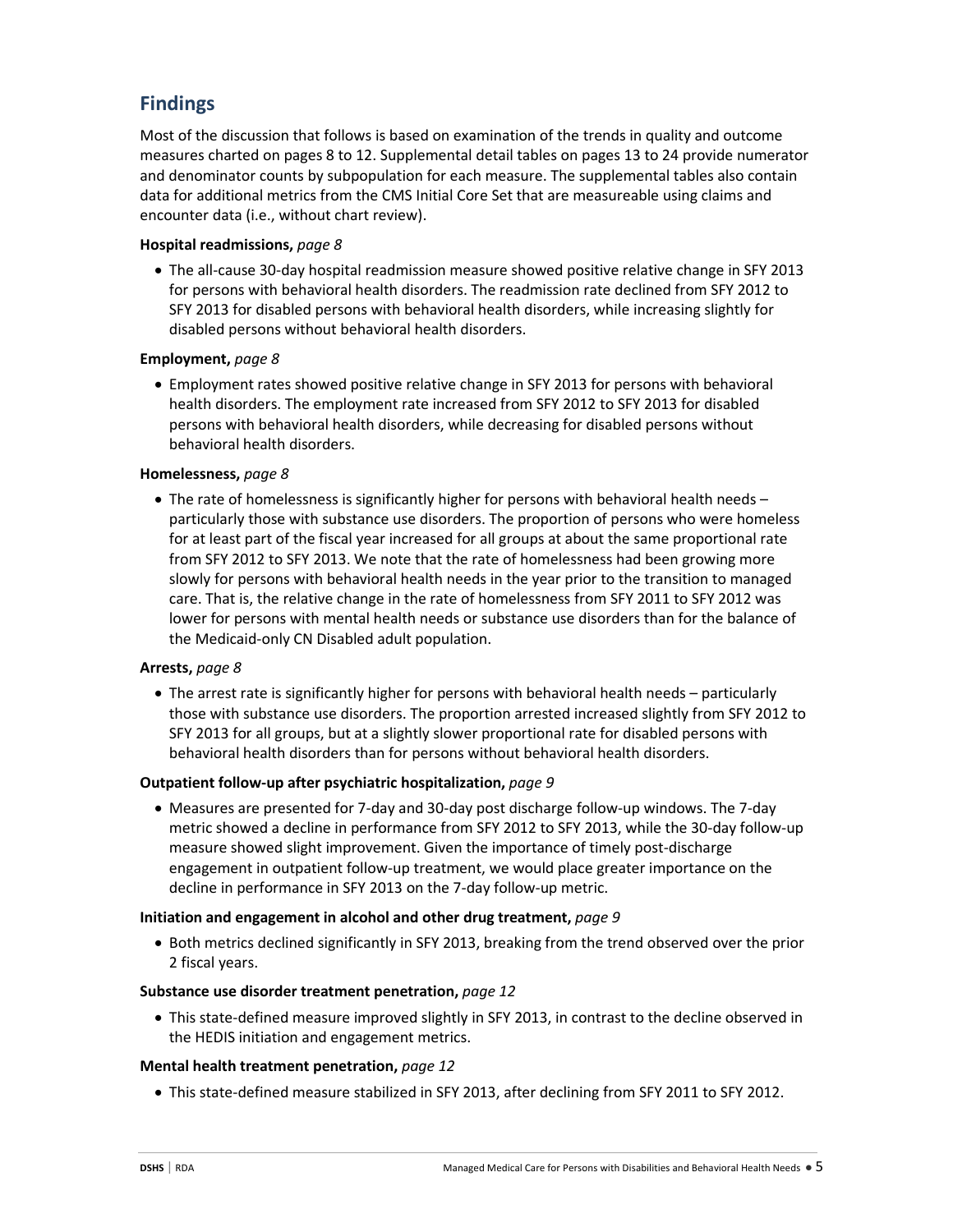#### **Antidepressant medication management,** *page 10*

• Both acute phase and continuation phase metrics declined from SFY 2012 to SFY 2013. This decline was largely consistent with the declining trend experienced from SFY 2011 to SFY2012.

#### **Antipsychotic medication adherence,** *page 10*

• Adherence rates decline significantly in 2013, following a pattern of improvement from SFY 2011 to SFY 2012. The improvement from SFY 2011 to SFY 2012 likely reflects the impact of a series of initiatives led by the Health Care Authority and the Washington Community Mental Health Council to improve prescribing practice. These initiatives included prescribing provider learning collaboratives, a clinician support phone line provided through the University of Washington, provider feedback reports, and piloting of direct provider access to client-level adherence data through the PRISM application. The decline in adherence from SFY 2012 to SFY 2013 may reflect the disruptive effect of the initial carve out of antipsychotic medications from the managed care benefit for persons with disabilities. Beginning in January 2014, antipsychotic medications were integrated into the pharmacy benefit provided under managed care. This area merits close attention to see whether outcomes return to SFY 2012 levels.

#### **Diabetes care,** *page 10*

• The comprehensive diabetes care hemoglobin A1c testing metric showed improvement across all groups. Persons with substance use disorders score significantly lower on the hemoglobin A1c testing and LDL-C screening metrics (reported in the supplemental data tables).

#### **Hospitalizations for ambulatory care sensitive conditions,** *page 11*

• Persons with behavioral health disorders are far more likely to experience hospitalizations for "avoidable" ambulatory care sensitive conditions such as diabetes complications, COPD, asthma, or congestive heart failure. In fact, persons with behavioral health disorders account for the vast majority of all ambulatory care sensitive condition hospitalizations among persons with disabilities. Relative trends in this area are generally positive for persons with behavioral health disorders, with relative rates of change from SFY 2012 to SFY 2013 that are more favorable in most cases for persons with behavioral health disorders than for the balance of the disabled adult population.

#### **Adult access to primary care,** *page 12*

• Access to primary care improved in SFY 2013 for disabled persons with behavioral health disorders, relative to clients without behavioral health disorders.

#### **Outpatient emergency department visits,** *page 12*

• ED utilization declined in SFY 2013 for disabled persons with behavioral health disorders, relative to clients without behavioral health disorders. The pace of decline in ED utilization for disabled persons with behavioral health disorders was slower in SFY 2013, relative to the decline in utilization observed from SFY 2011 to SFY 2012.

In summary, the results paint a predominantly positive picture. Inpatient hospitalization and outpatient ED utilization metrics are generally moving in a positive direction, as are measures of employment and quality of diabetes care. Rates of homelessness and criminal justice involvement increased for persons with behavioral health disorders, but relative changes were similar to those experienced by other disabled Medicaid adults. Some HEDIS behavioral health care quality metrics declined, but key measures of access to primary care, substance use disorder treatment and mental health treatment were stable or improved in SFY 2013.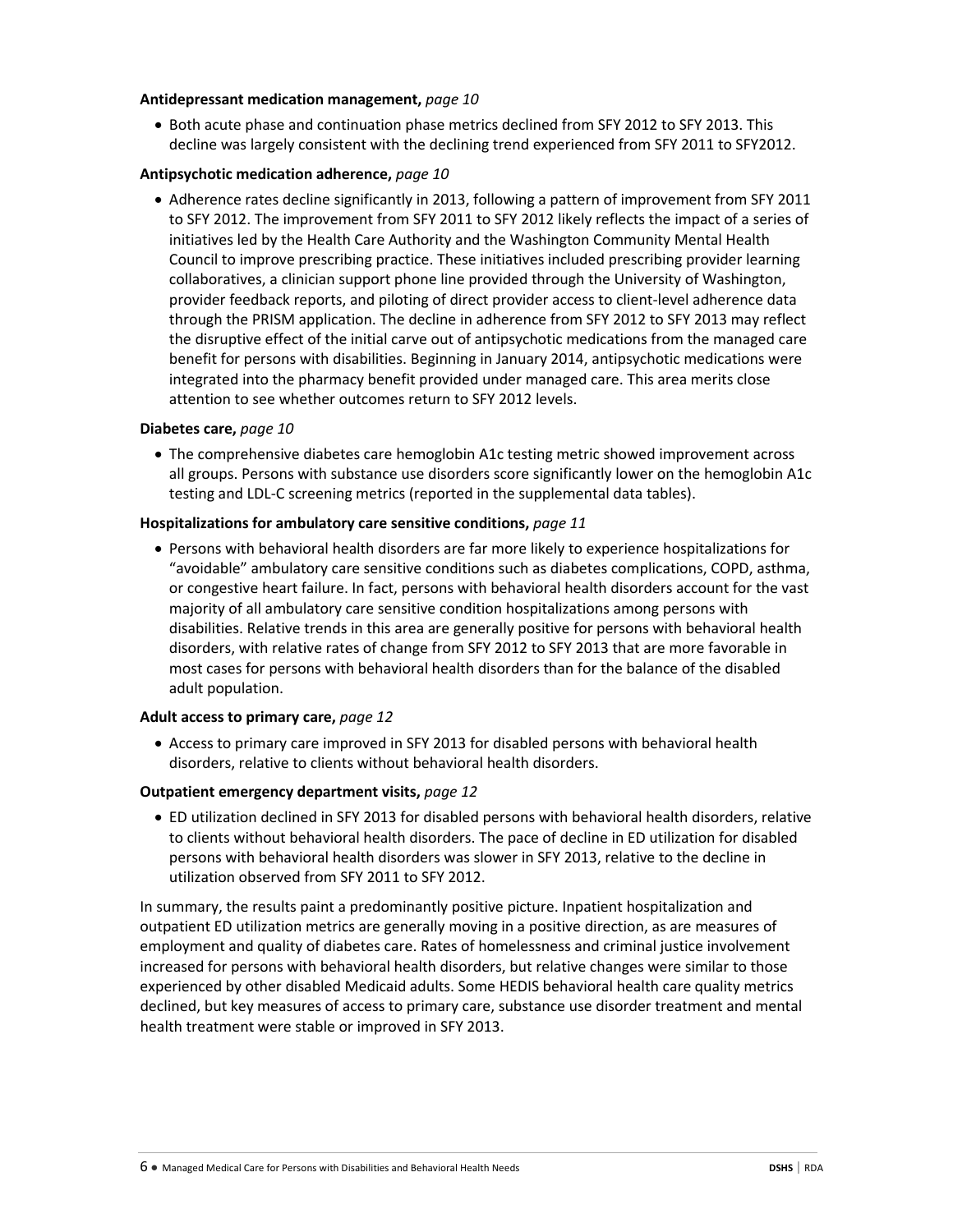# **Implications for Outcome-Based Contracting**

These findings have implications for the development of performance-based contracts required under Engrossed House Bill (EHB) 1519 (Chapter 320, Laws of 2013). EHB 1519 requires that state agency contracts with Area Agencies on Aging, Regional Support Networks, county agencies, and managed care organizations include performance measures to address a wide range of outcomes, including many outcome areas examined in this report. As the state moves towards performancebased contracting for services, it is important for policy makers to recognize that client outcomes reflect the combined impact of the care the client receives, the client's risk attributes and other factors.

The impact of behavioral health disorders on quality and outcome measures can be seen in the experience of persons with substance use disorders:

- Persons with substance use disorders score significantly lower on diabetes care quality measures such as hemoglobin A1c testing and LDL-C screening.
- Persons with substance use disorders have far higher rates of hospitalizations for "avoidable" ambulatory care sensitive conditions including diabetes complications.

Low diabetes quality scores for persons with substance use disorders reflect in part the impact of substance use on a client's ability to engage in an effective diabetes care plan.

This is an important issue to consider in constructing performance-based payment models designed to hold managed care entities accountable for the outcomes experienced by the clients they serve. Poorly designed payment models risk creating incentives for health plans to exclude providers from their network who serve populations with higher prevalence of behavioral health disorders, in favor of "higher value" providers who serve a lower risk client population with whom it is possible to achieve higher quality scores.

A poorly designed performance-based payment system will reinforce the existing incentives for managed care organizations to achieve a favorable risk pool. Furthermore, if incentives are passed through health plans to their contracted providers, poorly designed payment models will create incentives for providers to avoid engaging high-risk clients who may adversely impact their performance scores. Given the relatively low quality and outcome scores observed for persons with substance use disorders, the disincentives for engagement are likely to be particularly strong for this risk group.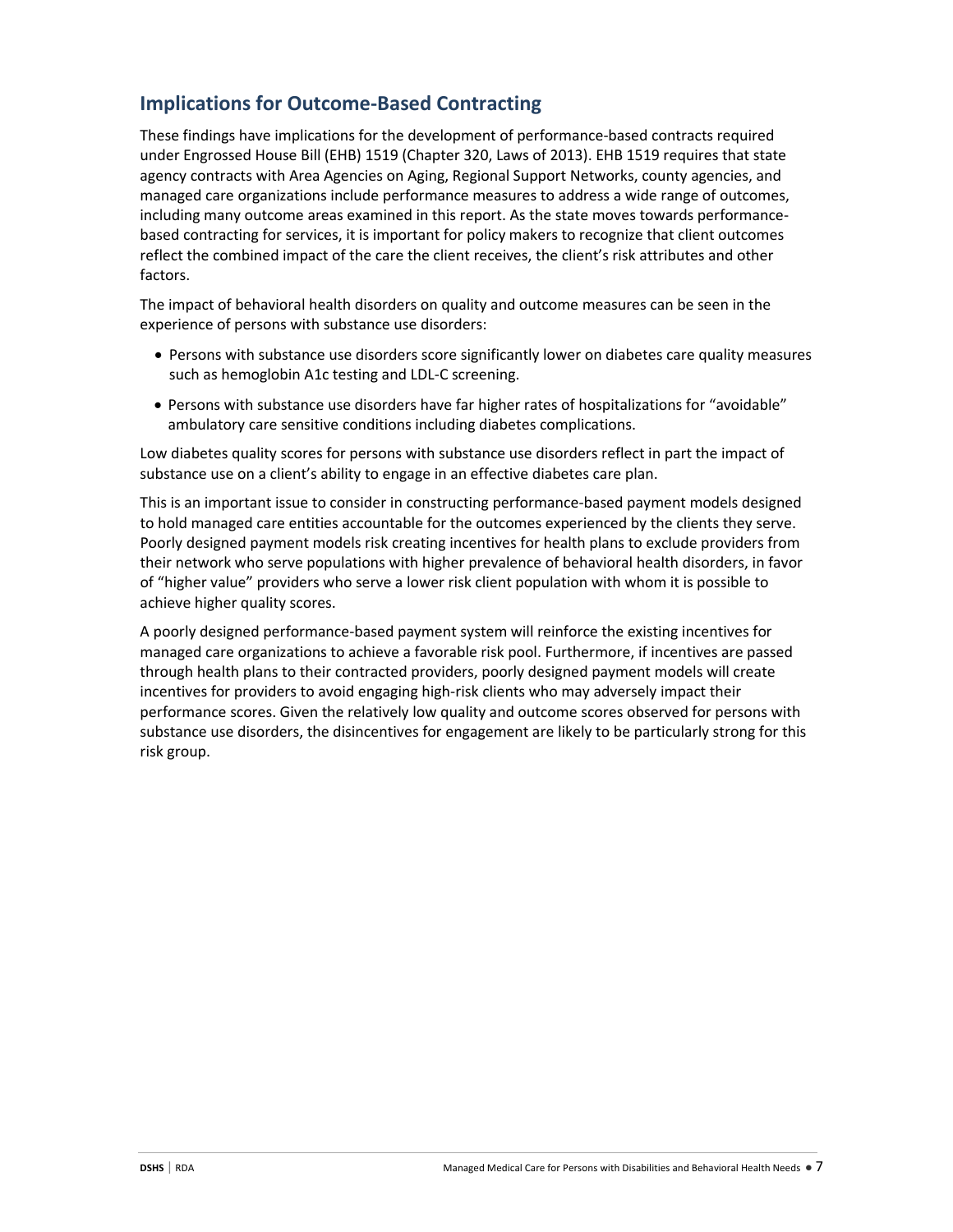#### **All-Cause 30-Day Hospital Readmission Rate**

AGES 18 – 64 PCR



#### **Percent with Earnings**  AGES 18 – 64









**14.7% 14.6% 13.9%**

**Percent Homeless**  AGES 18 – 64

**With Mental Health Need With Substance Use**



**Disorder (SUD) 25.7% 27.3% 29.6%**



**Without Behavioral Health Disorder**



**Percent with Arrests**  AGES 18 – 64





**With Mental Health Need With Substance Use Disorder (SUD)**



**Without Behavioral Health Disorder**



8 ● Managed Medical Care for Persons with Disabilities and Behavioral Health Needs **DSHS** | RDA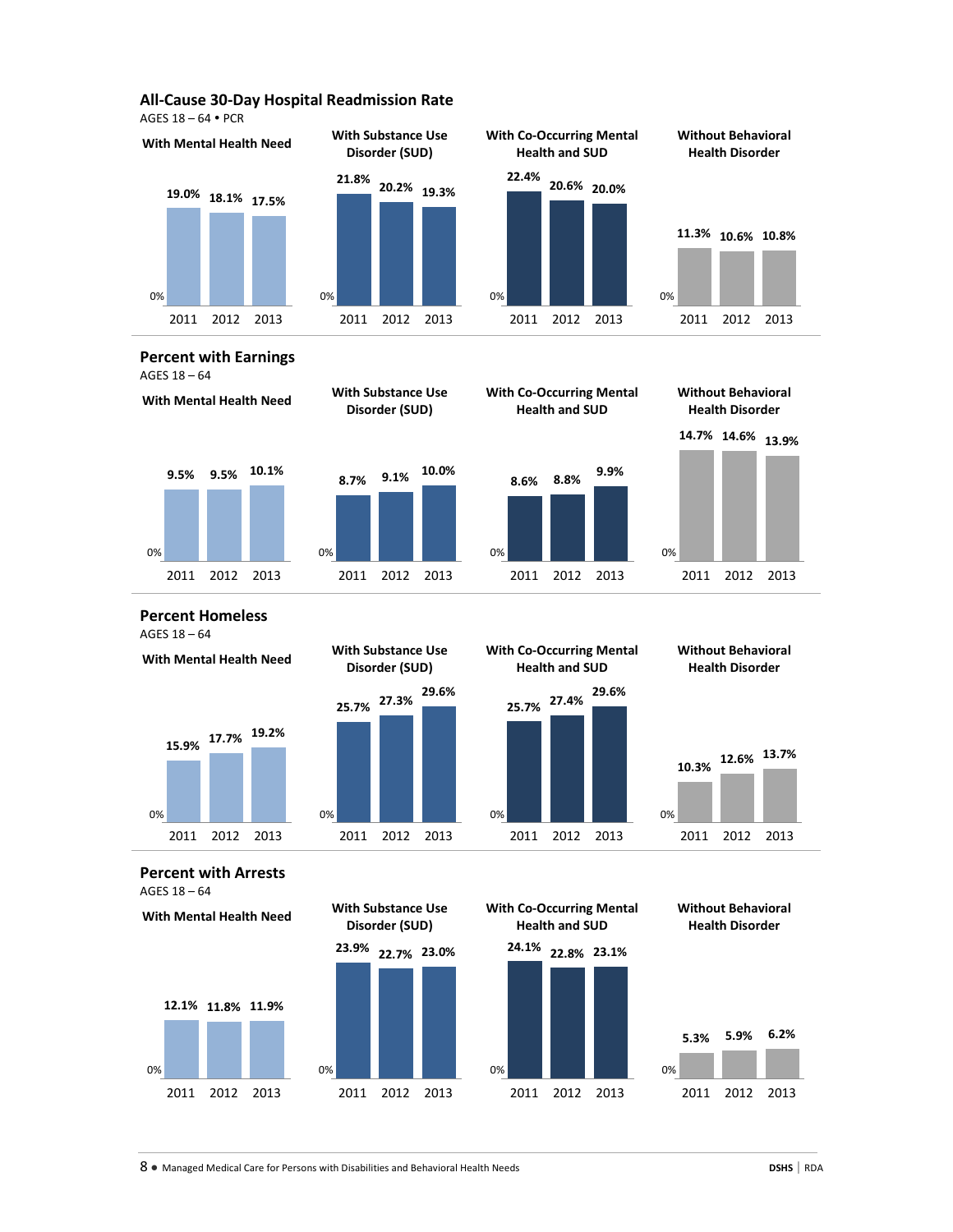#### **Follow-Up After Hospitalization for Mental Illness – 7 Day**

AGES 21 – 64 FUH-7D



#### **Follow-Up After Hospitalization for Mental Illness – 30 Day** AGES 21 – 64 FUH-30D





# **Initiation of Alcohol and Other Drug Dependence Treatment**

AGES 18 – 64 IET-INI



# **Engagement in Alcohol and Other Drug Dependence Treatment**

AGES 18 – 64 IET-ENG

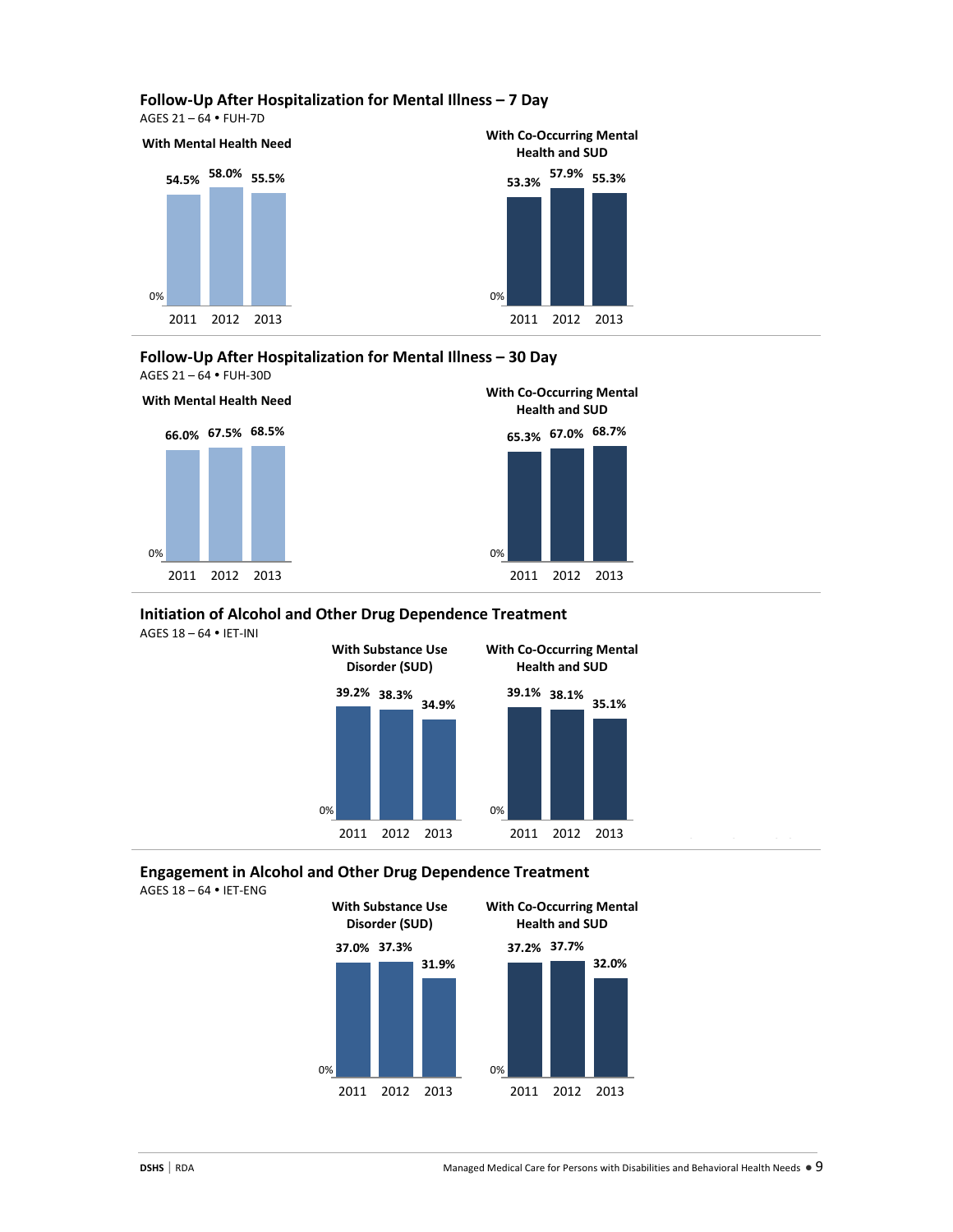#### **Antidepressant Medication Management – Effective Acute Phase Treatment**

AGES 18 – 64 AMM-84D



**Antidepressant Medication Management – Effective Continuation Phase Treatment** AGES 18 – 64 AMM-180D



# **With Mental Health Need With Co-Occurring Mental Health and SUD 32.2% 27.7% 24.3%**

#### **Adherence to Antipsychotic Medications for Individuals with Schizophrenia** AGES 19 – 64 SAA



**With Mental Health Need With Co-Occurring Mental Health and SUD**



**Comprehensive Diabetes Care, Hemoglobin A1c Testing**

AGES 18 – 64 CDC-HBA1C



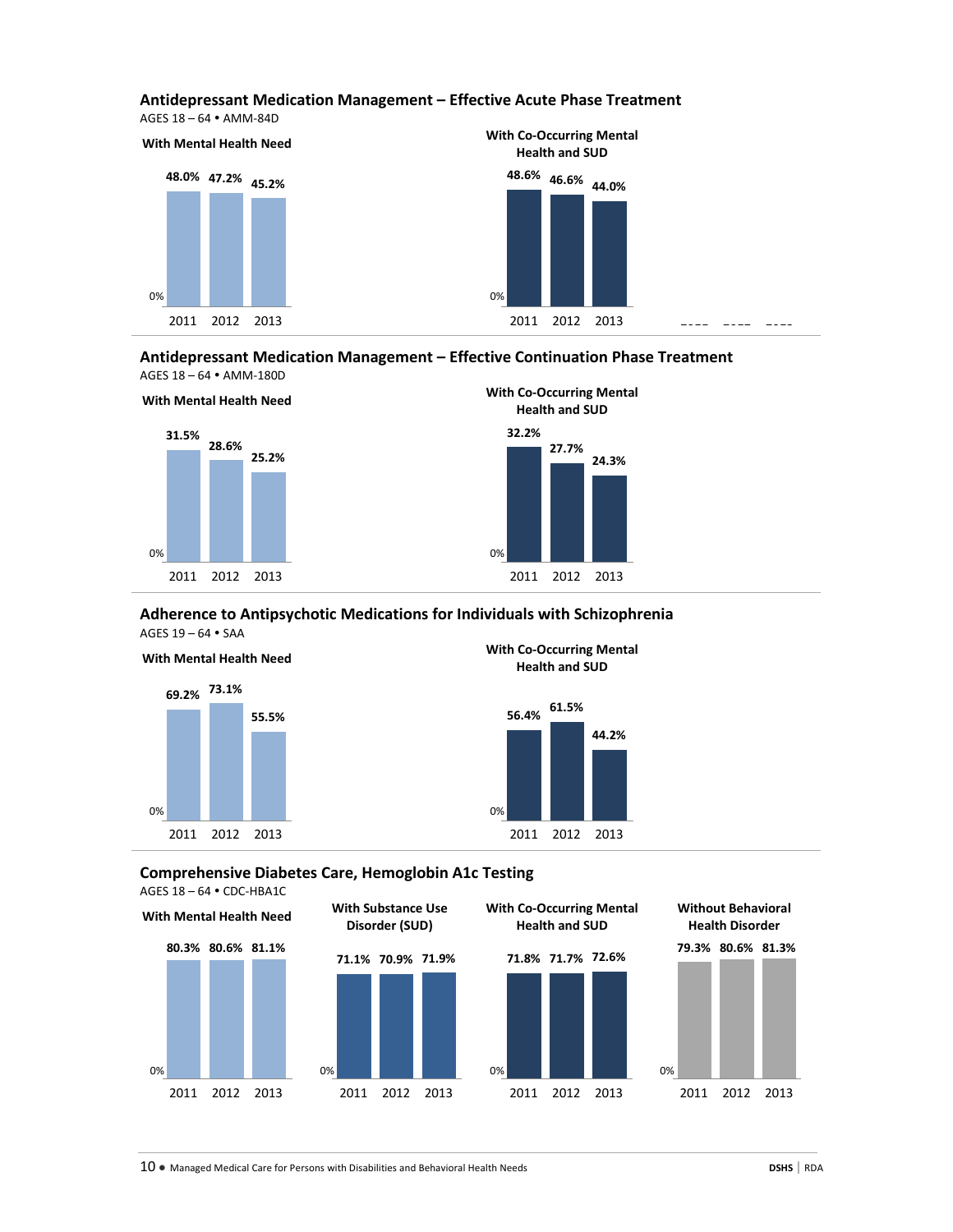#### **PQI 01: Diabetes Short-Term Complications Admission Rate**

AGES 18 – 64 Admissions per 100,000 Member Months



**COPD/Asthma in Older Adults Admission Rate** AGES 40 – 64 Admissions per 100,000 Member Months



**With Co-Occurring Mental Health and SUD Without Behavioral Health Disorder 324.4 250.1 240.9 53.9 37.4 40.2** 2011 2012 2013 2011 2012 2013 2011 2012 2013 2011 2012 2013

**Congestive Heart Failure (CHF) Admission Rate** AGES 18 – 64 Admissions per 100,000 Member Months





**Without Behavioral Health Disorder**



**Asthma in Younger Adults Admission Rate** AGES 18 – 39 Admissions per 100,000 Member Months

**With Mental Health Need With Substance Use**





**Without Behavioral Health Disorder**



**35.6**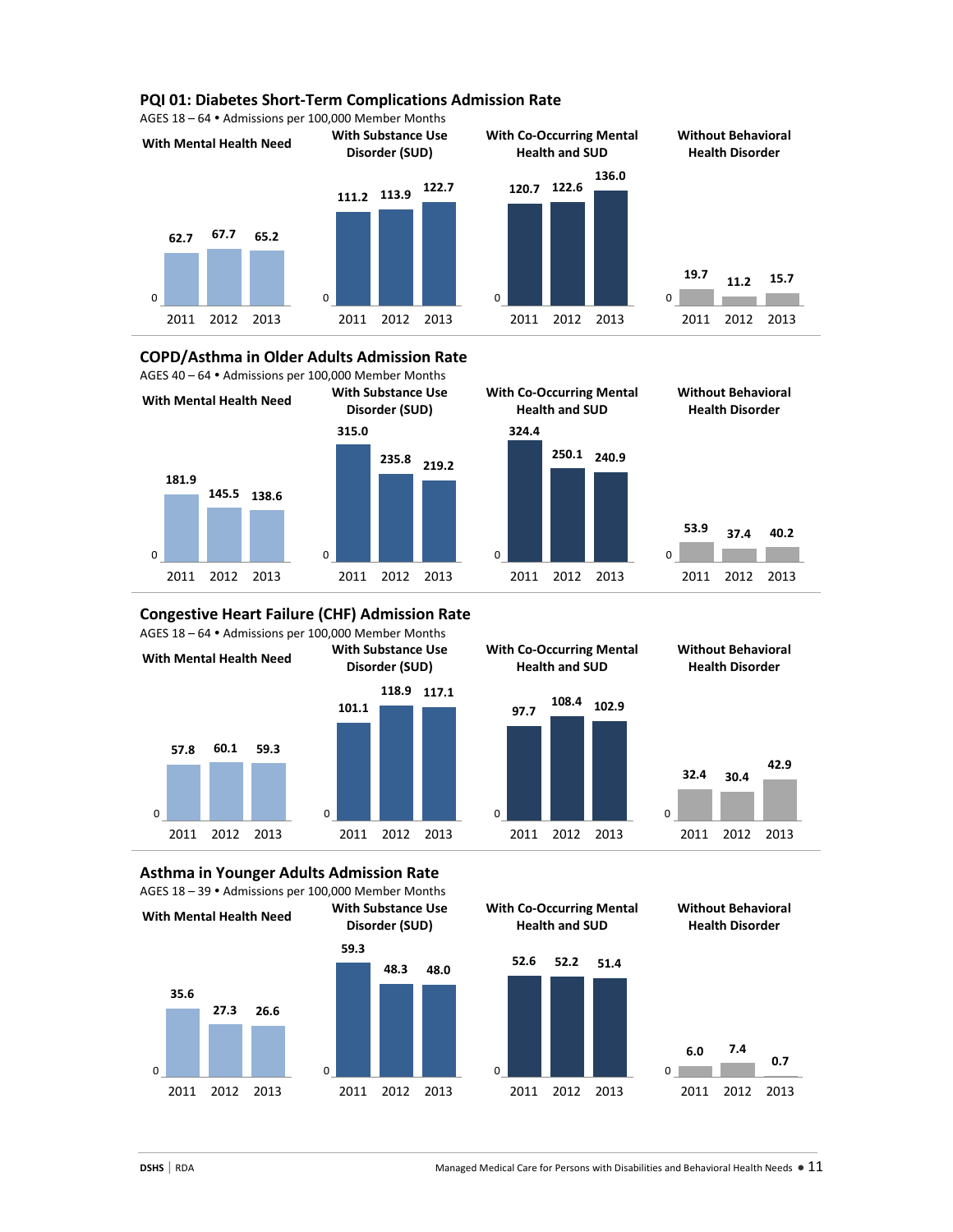#### **Substance Use Disorder Treatment Penetration**

AGES 18 – 64 SUPPL-AOD



#### **Mental Health Treatment Penetration**





#### **Adult Access to Primary Care** AGES 20 – 64 AAP





# **Outpatient Emergency Department Visits**





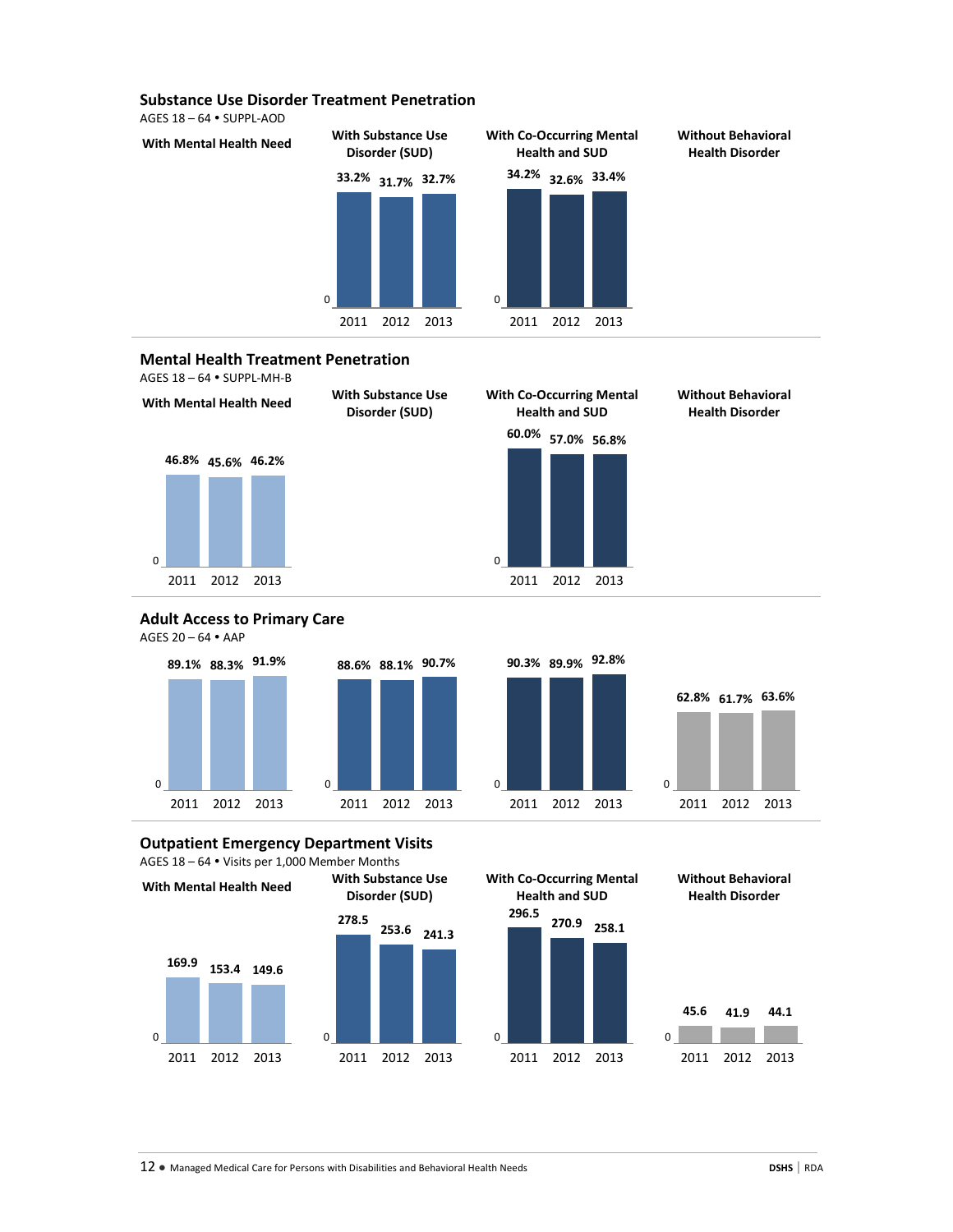# TABLE 1 **NCQA-HEDIS and State-Defined Quality Measures by Fiscal Year**

SOURCE: DSHS Research and Data Analysis Division, Integrated Client Database

# 1A. **All Medicaid-only CN Disabled Adult Clients**

| <b>MEASURE</b>                      | <b>ABBREVIATION</b> | <b>AGE GROUP</b> | <b>SFY</b>   | <b>NUMERATOR</b> | <b>DENOMINATOR</b> | RATE           |
|-------------------------------------|---------------------|------------------|--------------|------------------|--------------------|----------------|
|                                     |                     |                  | 2011         | 1,912            | 57,118             | 3.3%           |
| Adult Body Mass Index (BMI)         | ABA                 | 18-64            | 2012         | 3,670            | 59,319             | 6.2%           |
| Assessment                          |                     |                  | 2013         | 4,676            | 62,399             | 7.5%           |
| Antidepressant Medication           |                     |                  | 2011         | 1,375            | 2,866              | 48.0%          |
| Management - Effective Acute        | AMM-84D             | 18-64            | 2012         | 1,404            | 2,972              | 47.2%          |
| <b>Phase Treatment</b>              |                     |                  | 2013         | 1,406            | 3,114              | 45.2%          |
| <b>Antidepressant Medication</b>    |                     |                  | 2011         | 903              | 2,866              | 31.5%          |
| Management - Effective              | AMM-180D            | 18-64            | 2012         | 849              | 2,972              | 28.6%          |
| <b>Continuation Phase Treatment</b> |                     |                  | 2013         | 785              | 3,114              | 25.2%          |
|                                     |                     |                  | 2011         | 10,147           | 24,487             | 41.4%          |
| <b>Breast Cancer Screening</b>      | <b>BCS</b>          | 42-64            | 2012         | 10,315           | 25,180             | 41.0%          |
|                                     |                     |                  | 2013         | 10,424           | 25,776             | 40.4%          |
|                                     |                     |                  | 2011         | 15,315           | 37,026             | 41.4%          |
| <b>Cervical Cancer Screening</b>    | CCS                 | 24-64            | 2012         | 14,783           | 36,802             | 40.2%          |
|                                     |                     |                  | 2013         | 14,439           | 37,389             | 38.6%          |
|                                     |                     |                  | 2011         | 11,222           | 14,064             | 79.8%          |
| Comprehensive Diabetes Care,        | CDC-HBA1C           | 18-64            | 2012         | 11,680           | 14,567             | 80.2%          |
| Hemoglobin A1cTesting               |                     |                  | 2013         | 12,129           | 15,026             | 80.7%          |
|                                     |                     |                  | 2011         | 9,683            | 14,064             | 68.8%          |
| Comprehensive Diabetes Care,        | CDC-LDLC            | 18-64            | 2012         | 9,859            | 14,567             | 67.7%          |
| LDL-C Screening                     |                     |                  | 2013         | 10,074           | 15,026             | 67.0%          |
|                                     |                     |                  | 2011         | 744              | 1,708              | 43.6%          |
| Chlamydia Screening                 | <b>CHL</b>          | 21-24            | 2012         | 711              | 1,679              | 42.3%          |
|                                     |                     |                  | 2013         | 722              | 1,684              | 42.9%          |
|                                     |                     | 21-64            | 2011         | 1,684            | 3,108              | 54.2%          |
| Follow-Up After Hospitalization for | FUH-7D              |                  | 2012         | 1,651            | 2,851              | 57.9%          |
| Mental Illness - 7 Day              |                     |                  | 2013         | 1,605            | 2,904              | 55.3%          |
|                                     |                     |                  | 2011         | 2,037            | 3,108              | 65.5%          |
| Follow-Up After Hospitalization for | <b>FUH-30D</b>      | 21-64            | 2012         | 1,923            | 2,851              | 67.5%          |
| Mental Illness - 30 Day             |                     |                  | 2013         | 1,983            | 2,904              | 68.3%          |
|                                     |                     |                  | 2011         | 774              | 900                | 86.0%          |
| Annual HIV/AIDS Medical Visit - 90  | <b>HIV-90D</b>      | 18-64            | 2012         | 770              | 908                | 84.8%          |
| Day                                 |                     |                  | 2013         | 770              | 904                | 85.2%          |
|                                     |                     |                  | 2011         | 661              | 900                | 73.4%          |
| Annual HIV/AIDS Medical Visit -     | <b>HIV-180D</b>     | 18-64            | 2012         | 672              | 908                | 74.0%          |
| 180 Day                             |                     |                  | 2013         | 660              | 904                | 73.0%          |
|                                     |                     |                  |              | 5,527            |                    |                |
| Initiation of Alcohol and Other     | <b>IET-INI</b>      | 18-64            | 2011<br>2012 |                  | 14,471<br>14,906   | 38.2%<br>37.5% |
| Drug Dependence Treatment           |                     |                  |              | 5,595            |                    |                |
|                                     |                     |                  | 2013         | 5,492            | 16,122             | 34.1%          |
| Engagement in Alcohol and Other     |                     |                  | 2011         | 1,967            | 5,527              | 35.6%          |
| Drug Dependence Treatment           | IET-ENG             | 18-64            | 2012         | 2,001            | 5,595              | 35.8%          |
|                                     |                     |                  | 2013         | 1,677            | 5,492              | 30.5%          |
| Annual Monitoring for Patients on   |                     |                  | 2011         | 8,293            | 9,737              | 85.2%          |
| Persistent Medications - ACE or     | MPM-ACE             | 18-64            | 2012         | 8,844            | 10,356             | 85.4%          |
| ARB                                 |                     |                  | 2013         | 5,990            | 7,132              | 84.0%          |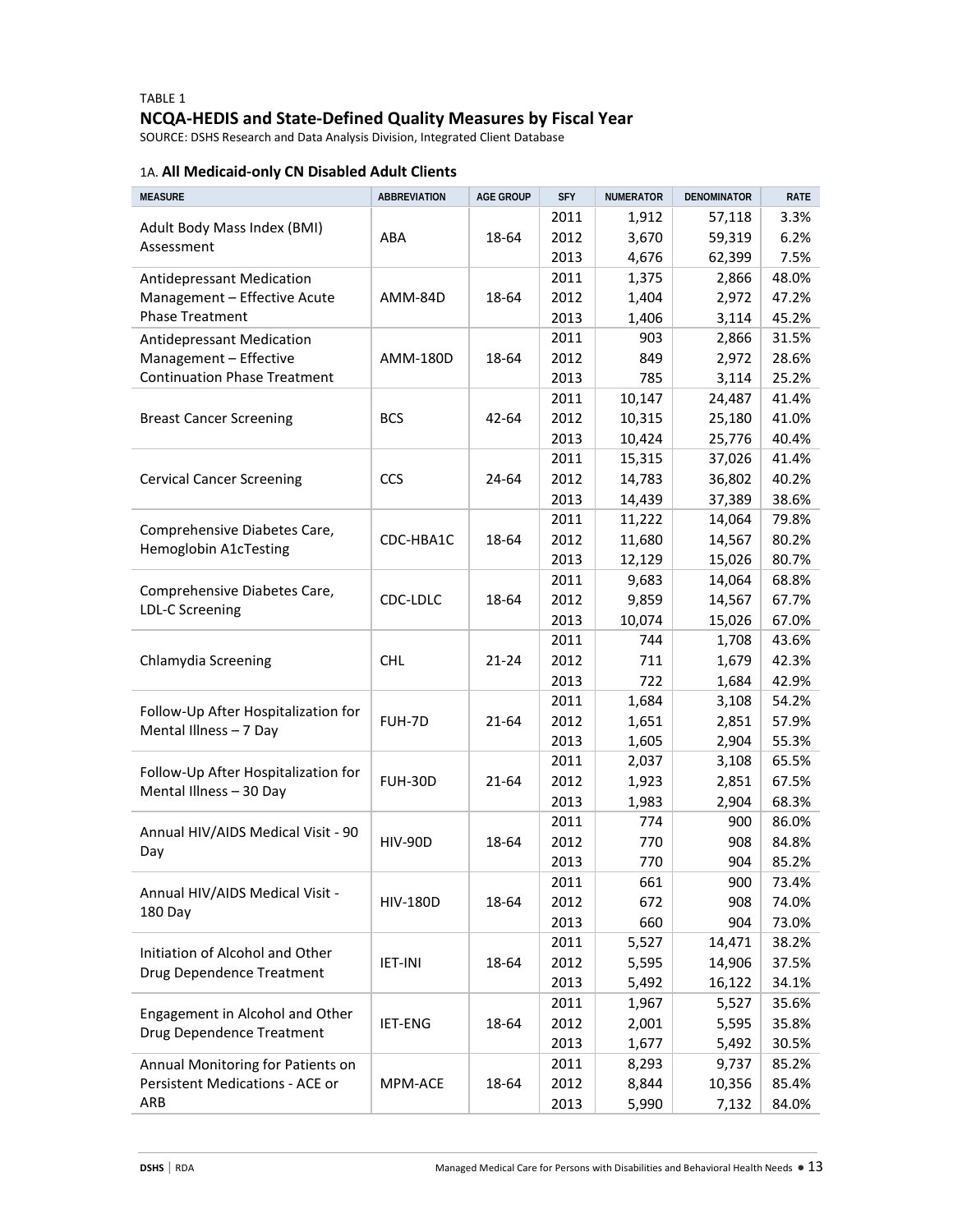| Annual Monitoring for Patients on                                             |            |       | 2011 | 2,435  | 4,032  | 60.4% |
|-------------------------------------------------------------------------------|------------|-------|------|--------|--------|-------|
| <b>Persistent Medications -</b>                                               | MPM-ANT    | 18-64 | 2012 | 2,250  | 3,883  | 57.9% |
| Anticonvulsants                                                               |            |       | 2013 | 1,741  | 3,101  | 56.1% |
|                                                                               |            |       | 2011 | 241    | 299    | 80.6% |
| Annual Monitoring for Patients on<br>Persistent Medications - Digoxin         | MPM-DIG    | 18-64 | 2012 | 242    | 289    | 83.7% |
|                                                                               |            |       | 2013 | 196    | 238    | 82.4% |
|                                                                               |            |       | 2011 | 6,175  | 7,255  | 85.1% |
| Annual Monitoring for Patients on<br><b>Persistent Medications - Diuretic</b> | MPM-DIU    | 18-64 | 2012 | 6,404  | 7,539  | 84.9% |
|                                                                               |            |       | 2013 | 4,398  | 5,195  | 84.7% |
|                                                                               |            |       | 2011 | 17,144 | 21,323 | 80.4% |
| Annual Monitoring for Patients on<br><b>Persistent Medications - Total</b>    | MPM-TOT    | 18-64 | 2012 | 17,740 | 22,067 | 80.4% |
|                                                                               |            |       | 2013 | 12,325 | 15,666 | 78.7% |
|                                                                               |            |       | 2011 | 3,277  | 17,909 | 18.3% |
| Plan All-Cause Readmission                                                    | <b>PCR</b> | 18-64 | 2012 | 3,000  | 17,136 | 17.5% |
|                                                                               |            |       | 2013 | 2,800  | 16,814 | 16.7% |
|                                                                               |            |       | 2011 | 222    | 782    | 28.4% |
| Post-Partum Care Rate                                                         | PPC        | 18-64 | 2012 | 229    | 751    | 30.5% |
|                                                                               |            |       | 2013 | 210    | 790    | 26.6% |
| Adherence to Antipsychotic                                                    |            |       | 2011 | 3,313  | 4,791  | 69.2% |
| Medications for Individuals with                                              | <b>SAA</b> | 19-64 | 2012 | 3,524  | 4,821  | 73.1% |
| Schizophrenia                                                                 |            |       | 2013 | 2,644  | 4,765  | 55.5% |
|                                                                               |            |       | 2011 | 65,615 | 79,929 | 82.1% |
| <b>Adult Access to Primary Care</b>                                           | AAP        | 20-64 | 2012 | 66,540 | 82,049 | 81.1% |
|                                                                               |            |       | 2013 | 71,925 | 85,734 | 83.9% |
| 30-Day Psychiatric Readmission                                                |            |       | 2011 | 297    | 2,045  | 14.5% |
| Rate [State-Defined]                                                          | PCR-P      | 18-64 | 2012 | 233    | 1,797  | 13.0% |
|                                                                               |            |       | 2013 | 209    | 1,815  | 11.5% |
| Substance Use Disorder Treatment                                              |            |       | 2011 | 7,338  | 22,112 | 33.2% |
| Penetration [State-Defined]                                                   | SUPPL-AOD  | 18-64 | 2012 | 7,545  | 23,781 | 31.7% |
|                                                                               |            |       | 2013 | 7,858  | 24,023 | 32.7% |
| <b>Mental Health Treatment</b>                                                |            |       | 2011 | 30,217 | 64,526 | 46.8% |
| Penetration [State-Defined]                                                   | SUPPL-MH-B | 18-64 | 2012 | 30,593 | 67,155 | 45.6% |
|                                                                               |            |       | 2013 | 31,651 | 68,499 | 46.2% |
|                                                                               |            |       |      |        |        |       |

# 1B. **Medicaid-only CN Disabled Adult Clients with Mental Health Need**

| <b>MEASURE</b>                            | <b>ABBREVIATION</b> | <b>AGE GROUP</b> | <b>SFY</b> | <b>NUMERATOR</b> | <b>DENOMINATOR</b> | <b>RATE</b> |
|-------------------------------------------|---------------------|------------------|------------|------------------|--------------------|-------------|
|                                           |                     |                  | 2011       | 1,691            | 44,056             | 3.8%        |
| Adult Body Mass Index (BMI)<br>Assessment | ABA                 | 18-64            | 2012       | 3,220            | 45,791             | 7.0%        |
|                                           |                     |                  | 2013       | 4,013            | 47,401             | 8.5%        |
| Antidepressant Medication                 |                     |                  | 2011       | 1,375            | 2,866              | 48.0%       |
| Management - Effective Acute              | AMM-84D             | 18-64            | 2012       | 1,404            | 2,972              | 47.2%       |
| <b>Phase Treatment</b>                    |                     |                  | 2013       | 1,406            | 3,114              | 45.2%       |
| Antidepressant Medication                 |                     |                  | 2011       | 903              | 2,866              | 31.5%       |
| Management - Effective                    | AMM-180D            | 18-64            | 2012       | 849              | 2,972              | 28.6%       |
| <b>Continuation Phase Treatment</b>       |                     |                  | 2013       | 785              | 3,114              | 25.2%       |
|                                           |                     |                  | 2011       | 8,572            | 19,792             | 43.3%       |
| <b>Breast Cancer Screening</b>            | <b>BCS</b>          | 42-64            | 2012       | 8,711            | 20,180             | 43.2%       |
|                                           |                     |                  | 2013       | 8,643            | 20,383             | 42.4%       |
|                                           |                     |                  | 2011       | 12,774           | 28,742             | 44.4%       |
| <b>Cervical Cancer Screening</b>          | <b>CCS</b>          | 24-64            | 2012       | 12,363           | 28,377             | 43.6%       |
|                                           |                     |                  | 2013       | 11,886           | 28,501             | 41.7%       |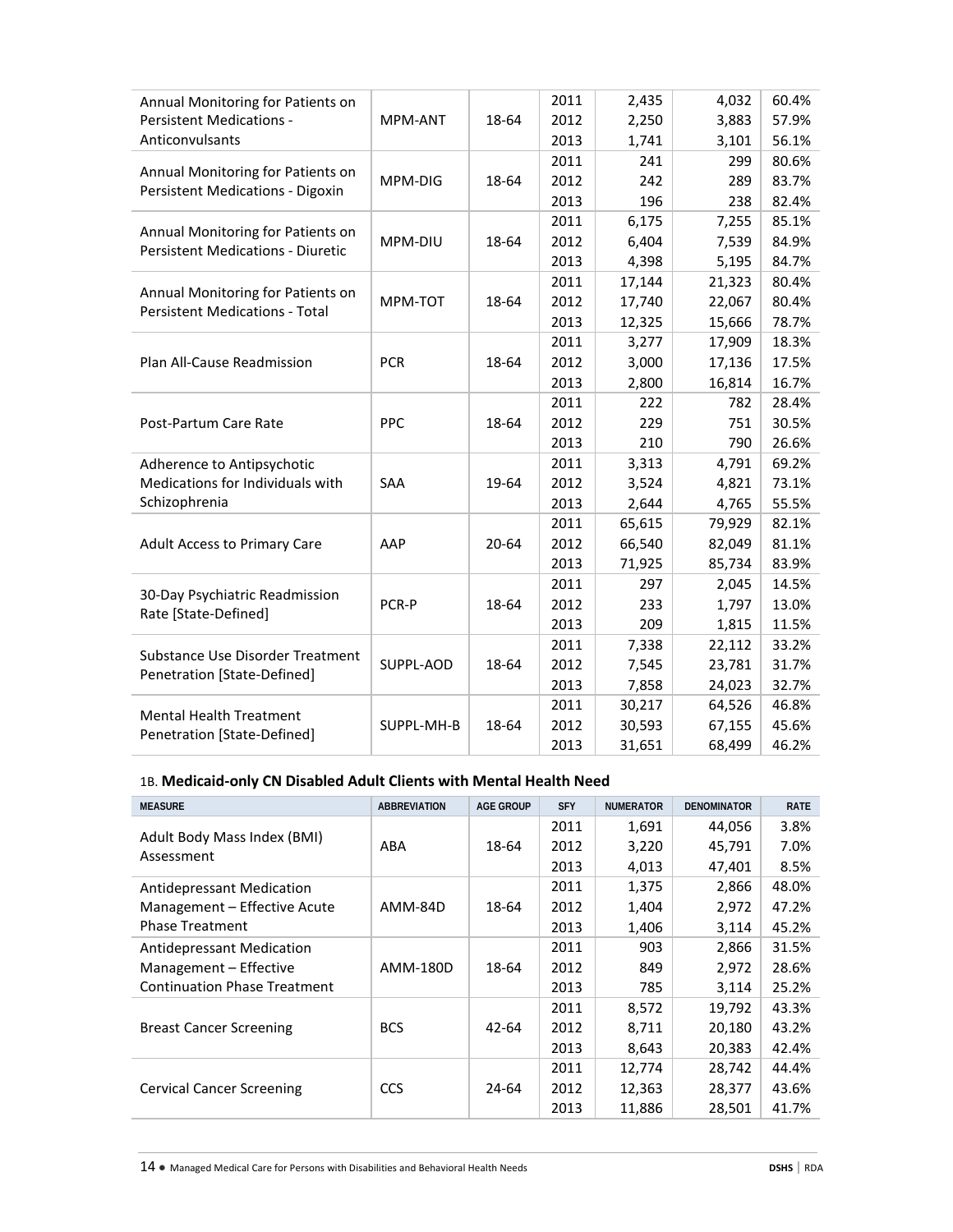| 2013<br>9,587<br>81.1%<br>11,826<br>2011<br>69.2%<br>7,854<br>11,357<br>Comprehensive Diabetes Care,<br>CDC-LDLC<br>18-64<br>2012<br>7,845<br>11,597<br>67.6%<br>LDL-C Screening<br>2013<br>7,957<br>11,826<br>67.3%<br>595<br>2011<br>1,263<br>47.1%<br>Chlamydia Screening<br><b>CHL</b><br>2012<br>569<br>45.4%<br>$21 - 24$<br>1,254<br>2013<br>540<br>44.3%<br>1,220<br>2011<br>1,681<br>3,082<br>54.5%<br>Follow-Up After Hospitalization for<br>FUH-7D<br>21-64<br>2012<br>1,647<br>2,841<br>58.0%<br>Mental Illness - 7 Day<br>2013<br>1,604<br>2,891<br>55.5%<br>2011<br>2,034<br>3,082<br>66.0%<br>Follow-Up After Hospitalization for<br><b>FUH-30D</b><br>2012<br>1,919<br>21-64<br>2,841<br>67.5%<br>Mental Illness - 30 Day<br>2013<br>68.5%<br>1,979<br>2,891<br>2011<br>669<br>87.8%<br>762<br>Annual HIV/AIDS Medical Visit - 90<br><b>HIV-90D</b><br>18-64<br>2012<br>670<br>782<br>85.7%<br>Day<br>2013<br>661<br>759<br>87.1%<br>578<br>2011<br>762<br>75.9%<br>Annual HIV/AIDS Medical Visit -<br>18-64<br>2012<br>588<br>782<br>75.2%<br><b>HIV-180D</b><br>180 Day<br>2013<br>575<br>759<br>75.8%<br>2011<br>4,926<br>38.1%<br>12,946<br>Initiation of Alcohol and Other<br><b>IET-INI</b><br>18-64<br>2012<br>4,963<br>13,253<br>37.4%<br>Drug Dependence Treatment<br>2013<br>4,849<br>14,136<br>34.3%<br>2011<br>1,771<br>4,926<br>36.0%<br>Engagement in Alcohol and Other<br>2012<br>1,803<br>4,963<br>IET-ENG<br>18-64<br>36.3%<br>Drug Dependence Treatment<br>2013<br>1,492<br>4,849<br>30.8%<br>2011<br>6,368<br>86.2%<br>7,386<br>Annual Monitoring for Patients on<br>Persistent Medications - ACE or<br>2012<br>6,645<br>86.4%<br>MPM-ACE<br>18-64<br>7,689<br>ARB<br>2013<br>4,559<br>85.6%<br>5,326<br>2,032<br>2011<br>3,276<br>62.0%<br>Annual Monitoring for Patients on<br><b>Persistent Medications -</b><br>18-64<br>2012<br>1,874<br>MPM-ANT<br>3,185<br>58.8%<br>Anticonvulsants<br>2013<br>1,473<br>57.2%<br>2,574<br>2011<br>85.3%<br>157<br>184<br>Annual Monitoring for Patients on<br>2012<br>89.1%<br>18-64<br>156<br>175<br>MPM-DIG<br>Persistent Medications - Digoxin<br>2013<br>131<br>147<br>89.1%<br>4,835<br>2011<br>5,633<br>85.8%<br>Annual Monitoring for Patients on<br>2012<br>4,958<br>MPM-DIU<br>18-64<br>5,798<br>85.5%<br><b>Persistent Medications - Diuretic</b><br>2013<br>3,450<br>4,024<br>85.7%<br>2011<br>13,392<br>16,479<br>81.3%<br>Annual Monitoring for Patients on<br>MPM-TOT<br>18-64<br>2012<br>13,633<br>16,847<br>80.9%<br><b>Persistent Medications - Total</b><br>2013<br>9,613<br>79.6%<br>12,071<br>3,034<br>2011<br>15,927<br>19.0%<br>Plan All-Cause Readmission<br><b>PCR</b><br>2012<br>2,776<br>15,297<br>18-64<br>18.1%<br>2013<br>2,583<br>14,787<br>17.5%<br>2011<br>170<br>584<br>29.1%<br>PPC<br>2012<br>179<br>32.0%<br>Post-Partum Care Rate<br>18-64<br>559<br>2013<br>157<br>587<br>26.7%<br>2011<br>3,313<br>4,791<br>69.2%<br>Adherence to Antipsychotic<br>Medications for Individuals with<br>SAA<br>2012<br>19-64<br>3,524<br>4,821<br>73.1%<br>Schizophrenia<br>2013<br>4,765<br>2,644<br>55.5% | Comprehensive Diabetes Care, | CDC-HBA1C | 18-64 | 2011<br>2012 | 9,118<br>9,344 | 11,357<br>11,597 | 80.3%<br>80.6% |
|-------------------------------------------------------------------------------------------------------------------------------------------------------------------------------------------------------------------------------------------------------------------------------------------------------------------------------------------------------------------------------------------------------------------------------------------------------------------------------------------------------------------------------------------------------------------------------------------------------------------------------------------------------------------------------------------------------------------------------------------------------------------------------------------------------------------------------------------------------------------------------------------------------------------------------------------------------------------------------------------------------------------------------------------------------------------------------------------------------------------------------------------------------------------------------------------------------------------------------------------------------------------------------------------------------------------------------------------------------------------------------------------------------------------------------------------------------------------------------------------------------------------------------------------------------------------------------------------------------------------------------------------------------------------------------------------------------------------------------------------------------------------------------------------------------------------------------------------------------------------------------------------------------------------------------------------------------------------------------------------------------------------------------------------------------------------------------------------------------------------------------------------------------------------------------------------------------------------------------------------------------------------------------------------------------------------------------------------------------------------------------------------------------------------------------------------------------------------------------------------------------------------------------------------------------------------------------------------------------------------------------------------------------------------------------------------------------------------------------------------------------------------------------------------------------------------------------------------------------------------------------------------------------------------------------------------------------------------------------------------------------------------------------------------------------------------------------------------------------------|------------------------------|-----------|-------|--------------|----------------|------------------|----------------|
|                                                                                                                                                                                                                                                                                                                                                                                                                                                                                                                                                                                                                                                                                                                                                                                                                                                                                                                                                                                                                                                                                                                                                                                                                                                                                                                                                                                                                                                                                                                                                                                                                                                                                                                                                                                                                                                                                                                                                                                                                                                                                                                                                                                                                                                                                                                                                                                                                                                                                                                                                                                                                                                                                                                                                                                                                                                                                                                                                                                                                                                                                                             | Hemoglobin A1cTesting        |           |       |              |                |                  |                |
|                                                                                                                                                                                                                                                                                                                                                                                                                                                                                                                                                                                                                                                                                                                                                                                                                                                                                                                                                                                                                                                                                                                                                                                                                                                                                                                                                                                                                                                                                                                                                                                                                                                                                                                                                                                                                                                                                                                                                                                                                                                                                                                                                                                                                                                                                                                                                                                                                                                                                                                                                                                                                                                                                                                                                                                                                                                                                                                                                                                                                                                                                                             |                              |           |       |              |                |                  |                |
|                                                                                                                                                                                                                                                                                                                                                                                                                                                                                                                                                                                                                                                                                                                                                                                                                                                                                                                                                                                                                                                                                                                                                                                                                                                                                                                                                                                                                                                                                                                                                                                                                                                                                                                                                                                                                                                                                                                                                                                                                                                                                                                                                                                                                                                                                                                                                                                                                                                                                                                                                                                                                                                                                                                                                                                                                                                                                                                                                                                                                                                                                                             |                              |           |       |              |                |                  |                |
|                                                                                                                                                                                                                                                                                                                                                                                                                                                                                                                                                                                                                                                                                                                                                                                                                                                                                                                                                                                                                                                                                                                                                                                                                                                                                                                                                                                                                                                                                                                                                                                                                                                                                                                                                                                                                                                                                                                                                                                                                                                                                                                                                                                                                                                                                                                                                                                                                                                                                                                                                                                                                                                                                                                                                                                                                                                                                                                                                                                                                                                                                                             |                              |           |       |              |                |                  |                |
|                                                                                                                                                                                                                                                                                                                                                                                                                                                                                                                                                                                                                                                                                                                                                                                                                                                                                                                                                                                                                                                                                                                                                                                                                                                                                                                                                                                                                                                                                                                                                                                                                                                                                                                                                                                                                                                                                                                                                                                                                                                                                                                                                                                                                                                                                                                                                                                                                                                                                                                                                                                                                                                                                                                                                                                                                                                                                                                                                                                                                                                                                                             |                              |           |       |              |                |                  |                |
|                                                                                                                                                                                                                                                                                                                                                                                                                                                                                                                                                                                                                                                                                                                                                                                                                                                                                                                                                                                                                                                                                                                                                                                                                                                                                                                                                                                                                                                                                                                                                                                                                                                                                                                                                                                                                                                                                                                                                                                                                                                                                                                                                                                                                                                                                                                                                                                                                                                                                                                                                                                                                                                                                                                                                                                                                                                                                                                                                                                                                                                                                                             |                              |           |       |              |                |                  |                |
|                                                                                                                                                                                                                                                                                                                                                                                                                                                                                                                                                                                                                                                                                                                                                                                                                                                                                                                                                                                                                                                                                                                                                                                                                                                                                                                                                                                                                                                                                                                                                                                                                                                                                                                                                                                                                                                                                                                                                                                                                                                                                                                                                                                                                                                                                                                                                                                                                                                                                                                                                                                                                                                                                                                                                                                                                                                                                                                                                                                                                                                                                                             |                              |           |       |              |                |                  |                |
|                                                                                                                                                                                                                                                                                                                                                                                                                                                                                                                                                                                                                                                                                                                                                                                                                                                                                                                                                                                                                                                                                                                                                                                                                                                                                                                                                                                                                                                                                                                                                                                                                                                                                                                                                                                                                                                                                                                                                                                                                                                                                                                                                                                                                                                                                                                                                                                                                                                                                                                                                                                                                                                                                                                                                                                                                                                                                                                                                                                                                                                                                                             |                              |           |       |              |                |                  |                |
|                                                                                                                                                                                                                                                                                                                                                                                                                                                                                                                                                                                                                                                                                                                                                                                                                                                                                                                                                                                                                                                                                                                                                                                                                                                                                                                                                                                                                                                                                                                                                                                                                                                                                                                                                                                                                                                                                                                                                                                                                                                                                                                                                                                                                                                                                                                                                                                                                                                                                                                                                                                                                                                                                                                                                                                                                                                                                                                                                                                                                                                                                                             |                              |           |       |              |                |                  |                |
|                                                                                                                                                                                                                                                                                                                                                                                                                                                                                                                                                                                                                                                                                                                                                                                                                                                                                                                                                                                                                                                                                                                                                                                                                                                                                                                                                                                                                                                                                                                                                                                                                                                                                                                                                                                                                                                                                                                                                                                                                                                                                                                                                                                                                                                                                                                                                                                                                                                                                                                                                                                                                                                                                                                                                                                                                                                                                                                                                                                                                                                                                                             |                              |           |       |              |                |                  |                |
|                                                                                                                                                                                                                                                                                                                                                                                                                                                                                                                                                                                                                                                                                                                                                                                                                                                                                                                                                                                                                                                                                                                                                                                                                                                                                                                                                                                                                                                                                                                                                                                                                                                                                                                                                                                                                                                                                                                                                                                                                                                                                                                                                                                                                                                                                                                                                                                                                                                                                                                                                                                                                                                                                                                                                                                                                                                                                                                                                                                                                                                                                                             |                              |           |       |              |                |                  |                |
|                                                                                                                                                                                                                                                                                                                                                                                                                                                                                                                                                                                                                                                                                                                                                                                                                                                                                                                                                                                                                                                                                                                                                                                                                                                                                                                                                                                                                                                                                                                                                                                                                                                                                                                                                                                                                                                                                                                                                                                                                                                                                                                                                                                                                                                                                                                                                                                                                                                                                                                                                                                                                                                                                                                                                                                                                                                                                                                                                                                                                                                                                                             |                              |           |       |              |                |                  |                |
|                                                                                                                                                                                                                                                                                                                                                                                                                                                                                                                                                                                                                                                                                                                                                                                                                                                                                                                                                                                                                                                                                                                                                                                                                                                                                                                                                                                                                                                                                                                                                                                                                                                                                                                                                                                                                                                                                                                                                                                                                                                                                                                                                                                                                                                                                                                                                                                                                                                                                                                                                                                                                                                                                                                                                                                                                                                                                                                                                                                                                                                                                                             |                              |           |       |              |                |                  |                |
|                                                                                                                                                                                                                                                                                                                                                                                                                                                                                                                                                                                                                                                                                                                                                                                                                                                                                                                                                                                                                                                                                                                                                                                                                                                                                                                                                                                                                                                                                                                                                                                                                                                                                                                                                                                                                                                                                                                                                                                                                                                                                                                                                                                                                                                                                                                                                                                                                                                                                                                                                                                                                                                                                                                                                                                                                                                                                                                                                                                                                                                                                                             |                              |           |       |              |                |                  |                |
|                                                                                                                                                                                                                                                                                                                                                                                                                                                                                                                                                                                                                                                                                                                                                                                                                                                                                                                                                                                                                                                                                                                                                                                                                                                                                                                                                                                                                                                                                                                                                                                                                                                                                                                                                                                                                                                                                                                                                                                                                                                                                                                                                                                                                                                                                                                                                                                                                                                                                                                                                                                                                                                                                                                                                                                                                                                                                                                                                                                                                                                                                                             |                              |           |       |              |                |                  |                |
|                                                                                                                                                                                                                                                                                                                                                                                                                                                                                                                                                                                                                                                                                                                                                                                                                                                                                                                                                                                                                                                                                                                                                                                                                                                                                                                                                                                                                                                                                                                                                                                                                                                                                                                                                                                                                                                                                                                                                                                                                                                                                                                                                                                                                                                                                                                                                                                                                                                                                                                                                                                                                                                                                                                                                                                                                                                                                                                                                                                                                                                                                                             |                              |           |       |              |                |                  |                |
|                                                                                                                                                                                                                                                                                                                                                                                                                                                                                                                                                                                                                                                                                                                                                                                                                                                                                                                                                                                                                                                                                                                                                                                                                                                                                                                                                                                                                                                                                                                                                                                                                                                                                                                                                                                                                                                                                                                                                                                                                                                                                                                                                                                                                                                                                                                                                                                                                                                                                                                                                                                                                                                                                                                                                                                                                                                                                                                                                                                                                                                                                                             |                              |           |       |              |                |                  |                |
|                                                                                                                                                                                                                                                                                                                                                                                                                                                                                                                                                                                                                                                                                                                                                                                                                                                                                                                                                                                                                                                                                                                                                                                                                                                                                                                                                                                                                                                                                                                                                                                                                                                                                                                                                                                                                                                                                                                                                                                                                                                                                                                                                                                                                                                                                                                                                                                                                                                                                                                                                                                                                                                                                                                                                                                                                                                                                                                                                                                                                                                                                                             |                              |           |       |              |                |                  |                |
|                                                                                                                                                                                                                                                                                                                                                                                                                                                                                                                                                                                                                                                                                                                                                                                                                                                                                                                                                                                                                                                                                                                                                                                                                                                                                                                                                                                                                                                                                                                                                                                                                                                                                                                                                                                                                                                                                                                                                                                                                                                                                                                                                                                                                                                                                                                                                                                                                                                                                                                                                                                                                                                                                                                                                                                                                                                                                                                                                                                                                                                                                                             |                              |           |       |              |                |                  |                |
|                                                                                                                                                                                                                                                                                                                                                                                                                                                                                                                                                                                                                                                                                                                                                                                                                                                                                                                                                                                                                                                                                                                                                                                                                                                                                                                                                                                                                                                                                                                                                                                                                                                                                                                                                                                                                                                                                                                                                                                                                                                                                                                                                                                                                                                                                                                                                                                                                                                                                                                                                                                                                                                                                                                                                                                                                                                                                                                                                                                                                                                                                                             |                              |           |       |              |                |                  |                |
|                                                                                                                                                                                                                                                                                                                                                                                                                                                                                                                                                                                                                                                                                                                                                                                                                                                                                                                                                                                                                                                                                                                                                                                                                                                                                                                                                                                                                                                                                                                                                                                                                                                                                                                                                                                                                                                                                                                                                                                                                                                                                                                                                                                                                                                                                                                                                                                                                                                                                                                                                                                                                                                                                                                                                                                                                                                                                                                                                                                                                                                                                                             |                              |           |       |              |                |                  |                |
|                                                                                                                                                                                                                                                                                                                                                                                                                                                                                                                                                                                                                                                                                                                                                                                                                                                                                                                                                                                                                                                                                                                                                                                                                                                                                                                                                                                                                                                                                                                                                                                                                                                                                                                                                                                                                                                                                                                                                                                                                                                                                                                                                                                                                                                                                                                                                                                                                                                                                                                                                                                                                                                                                                                                                                                                                                                                                                                                                                                                                                                                                                             |                              |           |       |              |                |                  |                |
|                                                                                                                                                                                                                                                                                                                                                                                                                                                                                                                                                                                                                                                                                                                                                                                                                                                                                                                                                                                                                                                                                                                                                                                                                                                                                                                                                                                                                                                                                                                                                                                                                                                                                                                                                                                                                                                                                                                                                                                                                                                                                                                                                                                                                                                                                                                                                                                                                                                                                                                                                                                                                                                                                                                                                                                                                                                                                                                                                                                                                                                                                                             |                              |           |       |              |                |                  |                |
|                                                                                                                                                                                                                                                                                                                                                                                                                                                                                                                                                                                                                                                                                                                                                                                                                                                                                                                                                                                                                                                                                                                                                                                                                                                                                                                                                                                                                                                                                                                                                                                                                                                                                                                                                                                                                                                                                                                                                                                                                                                                                                                                                                                                                                                                                                                                                                                                                                                                                                                                                                                                                                                                                                                                                                                                                                                                                                                                                                                                                                                                                                             |                              |           |       |              |                |                  |                |
|                                                                                                                                                                                                                                                                                                                                                                                                                                                                                                                                                                                                                                                                                                                                                                                                                                                                                                                                                                                                                                                                                                                                                                                                                                                                                                                                                                                                                                                                                                                                                                                                                                                                                                                                                                                                                                                                                                                                                                                                                                                                                                                                                                                                                                                                                                                                                                                                                                                                                                                                                                                                                                                                                                                                                                                                                                                                                                                                                                                                                                                                                                             |                              |           |       |              |                |                  |                |
|                                                                                                                                                                                                                                                                                                                                                                                                                                                                                                                                                                                                                                                                                                                                                                                                                                                                                                                                                                                                                                                                                                                                                                                                                                                                                                                                                                                                                                                                                                                                                                                                                                                                                                                                                                                                                                                                                                                                                                                                                                                                                                                                                                                                                                                                                                                                                                                                                                                                                                                                                                                                                                                                                                                                                                                                                                                                                                                                                                                                                                                                                                             |                              |           |       |              |                |                  |                |
|                                                                                                                                                                                                                                                                                                                                                                                                                                                                                                                                                                                                                                                                                                                                                                                                                                                                                                                                                                                                                                                                                                                                                                                                                                                                                                                                                                                                                                                                                                                                                                                                                                                                                                                                                                                                                                                                                                                                                                                                                                                                                                                                                                                                                                                                                                                                                                                                                                                                                                                                                                                                                                                                                                                                                                                                                                                                                                                                                                                                                                                                                                             |                              |           |       |              |                |                  |                |
|                                                                                                                                                                                                                                                                                                                                                                                                                                                                                                                                                                                                                                                                                                                                                                                                                                                                                                                                                                                                                                                                                                                                                                                                                                                                                                                                                                                                                                                                                                                                                                                                                                                                                                                                                                                                                                                                                                                                                                                                                                                                                                                                                                                                                                                                                                                                                                                                                                                                                                                                                                                                                                                                                                                                                                                                                                                                                                                                                                                                                                                                                                             |                              |           |       |              |                |                  |                |
|                                                                                                                                                                                                                                                                                                                                                                                                                                                                                                                                                                                                                                                                                                                                                                                                                                                                                                                                                                                                                                                                                                                                                                                                                                                                                                                                                                                                                                                                                                                                                                                                                                                                                                                                                                                                                                                                                                                                                                                                                                                                                                                                                                                                                                                                                                                                                                                                                                                                                                                                                                                                                                                                                                                                                                                                                                                                                                                                                                                                                                                                                                             |                              |           |       |              |                |                  |                |
|                                                                                                                                                                                                                                                                                                                                                                                                                                                                                                                                                                                                                                                                                                                                                                                                                                                                                                                                                                                                                                                                                                                                                                                                                                                                                                                                                                                                                                                                                                                                                                                                                                                                                                                                                                                                                                                                                                                                                                                                                                                                                                                                                                                                                                                                                                                                                                                                                                                                                                                                                                                                                                                                                                                                                                                                                                                                                                                                                                                                                                                                                                             |                              |           |       |              |                |                  |                |
|                                                                                                                                                                                                                                                                                                                                                                                                                                                                                                                                                                                                                                                                                                                                                                                                                                                                                                                                                                                                                                                                                                                                                                                                                                                                                                                                                                                                                                                                                                                                                                                                                                                                                                                                                                                                                                                                                                                                                                                                                                                                                                                                                                                                                                                                                                                                                                                                                                                                                                                                                                                                                                                                                                                                                                                                                                                                                                                                                                                                                                                                                                             |                              |           |       |              |                |                  |                |
|                                                                                                                                                                                                                                                                                                                                                                                                                                                                                                                                                                                                                                                                                                                                                                                                                                                                                                                                                                                                                                                                                                                                                                                                                                                                                                                                                                                                                                                                                                                                                                                                                                                                                                                                                                                                                                                                                                                                                                                                                                                                                                                                                                                                                                                                                                                                                                                                                                                                                                                                                                                                                                                                                                                                                                                                                                                                                                                                                                                                                                                                                                             |                              |           |       |              |                |                  |                |
|                                                                                                                                                                                                                                                                                                                                                                                                                                                                                                                                                                                                                                                                                                                                                                                                                                                                                                                                                                                                                                                                                                                                                                                                                                                                                                                                                                                                                                                                                                                                                                                                                                                                                                                                                                                                                                                                                                                                                                                                                                                                                                                                                                                                                                                                                                                                                                                                                                                                                                                                                                                                                                                                                                                                                                                                                                                                                                                                                                                                                                                                                                             |                              |           |       |              |                |                  |                |
|                                                                                                                                                                                                                                                                                                                                                                                                                                                                                                                                                                                                                                                                                                                                                                                                                                                                                                                                                                                                                                                                                                                                                                                                                                                                                                                                                                                                                                                                                                                                                                                                                                                                                                                                                                                                                                                                                                                                                                                                                                                                                                                                                                                                                                                                                                                                                                                                                                                                                                                                                                                                                                                                                                                                                                                                                                                                                                                                                                                                                                                                                                             |                              |           |       |              |                |                  |                |
|                                                                                                                                                                                                                                                                                                                                                                                                                                                                                                                                                                                                                                                                                                                                                                                                                                                                                                                                                                                                                                                                                                                                                                                                                                                                                                                                                                                                                                                                                                                                                                                                                                                                                                                                                                                                                                                                                                                                                                                                                                                                                                                                                                                                                                                                                                                                                                                                                                                                                                                                                                                                                                                                                                                                                                                                                                                                                                                                                                                                                                                                                                             |                              |           |       |              |                |                  |                |
|                                                                                                                                                                                                                                                                                                                                                                                                                                                                                                                                                                                                                                                                                                                                                                                                                                                                                                                                                                                                                                                                                                                                                                                                                                                                                                                                                                                                                                                                                                                                                                                                                                                                                                                                                                                                                                                                                                                                                                                                                                                                                                                                                                                                                                                                                                                                                                                                                                                                                                                                                                                                                                                                                                                                                                                                                                                                                                                                                                                                                                                                                                             |                              |           |       |              |                |                  |                |
|                                                                                                                                                                                                                                                                                                                                                                                                                                                                                                                                                                                                                                                                                                                                                                                                                                                                                                                                                                                                                                                                                                                                                                                                                                                                                                                                                                                                                                                                                                                                                                                                                                                                                                                                                                                                                                                                                                                                                                                                                                                                                                                                                                                                                                                                                                                                                                                                                                                                                                                                                                                                                                                                                                                                                                                                                                                                                                                                                                                                                                                                                                             |                              |           |       |              |                |                  |                |
|                                                                                                                                                                                                                                                                                                                                                                                                                                                                                                                                                                                                                                                                                                                                                                                                                                                                                                                                                                                                                                                                                                                                                                                                                                                                                                                                                                                                                                                                                                                                                                                                                                                                                                                                                                                                                                                                                                                                                                                                                                                                                                                                                                                                                                                                                                                                                                                                                                                                                                                                                                                                                                                                                                                                                                                                                                                                                                                                                                                                                                                                                                             |                              |           |       |              |                |                  |                |
|                                                                                                                                                                                                                                                                                                                                                                                                                                                                                                                                                                                                                                                                                                                                                                                                                                                                                                                                                                                                                                                                                                                                                                                                                                                                                                                                                                                                                                                                                                                                                                                                                                                                                                                                                                                                                                                                                                                                                                                                                                                                                                                                                                                                                                                                                                                                                                                                                                                                                                                                                                                                                                                                                                                                                                                                                                                                                                                                                                                                                                                                                                             |                              |           |       |              |                |                  |                |
|                                                                                                                                                                                                                                                                                                                                                                                                                                                                                                                                                                                                                                                                                                                                                                                                                                                                                                                                                                                                                                                                                                                                                                                                                                                                                                                                                                                                                                                                                                                                                                                                                                                                                                                                                                                                                                                                                                                                                                                                                                                                                                                                                                                                                                                                                                                                                                                                                                                                                                                                                                                                                                                                                                                                                                                                                                                                                                                                                                                                                                                                                                             |                              |           |       |              |                |                  |                |
|                                                                                                                                                                                                                                                                                                                                                                                                                                                                                                                                                                                                                                                                                                                                                                                                                                                                                                                                                                                                                                                                                                                                                                                                                                                                                                                                                                                                                                                                                                                                                                                                                                                                                                                                                                                                                                                                                                                                                                                                                                                                                                                                                                                                                                                                                                                                                                                                                                                                                                                                                                                                                                                                                                                                                                                                                                                                                                                                                                                                                                                                                                             |                              |           |       |              |                |                  |                |
|                                                                                                                                                                                                                                                                                                                                                                                                                                                                                                                                                                                                                                                                                                                                                                                                                                                                                                                                                                                                                                                                                                                                                                                                                                                                                                                                                                                                                                                                                                                                                                                                                                                                                                                                                                                                                                                                                                                                                                                                                                                                                                                                                                                                                                                                                                                                                                                                                                                                                                                                                                                                                                                                                                                                                                                                                                                                                                                                                                                                                                                                                                             |                              |           |       |              |                |                  |                |
|                                                                                                                                                                                                                                                                                                                                                                                                                                                                                                                                                                                                                                                                                                                                                                                                                                                                                                                                                                                                                                                                                                                                                                                                                                                                                                                                                                                                                                                                                                                                                                                                                                                                                                                                                                                                                                                                                                                                                                                                                                                                                                                                                                                                                                                                                                                                                                                                                                                                                                                                                                                                                                                                                                                                                                                                                                                                                                                                                                                                                                                                                                             |                              |           |       |              |                |                  |                |
|                                                                                                                                                                                                                                                                                                                                                                                                                                                                                                                                                                                                                                                                                                                                                                                                                                                                                                                                                                                                                                                                                                                                                                                                                                                                                                                                                                                                                                                                                                                                                                                                                                                                                                                                                                                                                                                                                                                                                                                                                                                                                                                                                                                                                                                                                                                                                                                                                                                                                                                                                                                                                                                                                                                                                                                                                                                                                                                                                                                                                                                                                                             |                              |           |       |              |                |                  |                |
|                                                                                                                                                                                                                                                                                                                                                                                                                                                                                                                                                                                                                                                                                                                                                                                                                                                                                                                                                                                                                                                                                                                                                                                                                                                                                                                                                                                                                                                                                                                                                                                                                                                                                                                                                                                                                                                                                                                                                                                                                                                                                                                                                                                                                                                                                                                                                                                                                                                                                                                                                                                                                                                                                                                                                                                                                                                                                                                                                                                                                                                                                                             |                              |           |       |              |                |                  |                |
|                                                                                                                                                                                                                                                                                                                                                                                                                                                                                                                                                                                                                                                                                                                                                                                                                                                                                                                                                                                                                                                                                                                                                                                                                                                                                                                                                                                                                                                                                                                                                                                                                                                                                                                                                                                                                                                                                                                                                                                                                                                                                                                                                                                                                                                                                                                                                                                                                                                                                                                                                                                                                                                                                                                                                                                                                                                                                                                                                                                                                                                                                                             |                              |           |       |              |                |                  |                |
|                                                                                                                                                                                                                                                                                                                                                                                                                                                                                                                                                                                                                                                                                                                                                                                                                                                                                                                                                                                                                                                                                                                                                                                                                                                                                                                                                                                                                                                                                                                                                                                                                                                                                                                                                                                                                                                                                                                                                                                                                                                                                                                                                                                                                                                                                                                                                                                                                                                                                                                                                                                                                                                                                                                                                                                                                                                                                                                                                                                                                                                                                                             |                              |           |       |              |                |                  |                |
|                                                                                                                                                                                                                                                                                                                                                                                                                                                                                                                                                                                                                                                                                                                                                                                                                                                                                                                                                                                                                                                                                                                                                                                                                                                                                                                                                                                                                                                                                                                                                                                                                                                                                                                                                                                                                                                                                                                                                                                                                                                                                                                                                                                                                                                                                                                                                                                                                                                                                                                                                                                                                                                                                                                                                                                                                                                                                                                                                                                                                                                                                                             |                              |           |       |              |                |                  |                |
|                                                                                                                                                                                                                                                                                                                                                                                                                                                                                                                                                                                                                                                                                                                                                                                                                                                                                                                                                                                                                                                                                                                                                                                                                                                                                                                                                                                                                                                                                                                                                                                                                                                                                                                                                                                                                                                                                                                                                                                                                                                                                                                                                                                                                                                                                                                                                                                                                                                                                                                                                                                                                                                                                                                                                                                                                                                                                                                                                                                                                                                                                                             |                              |           |       |              |                |                  |                |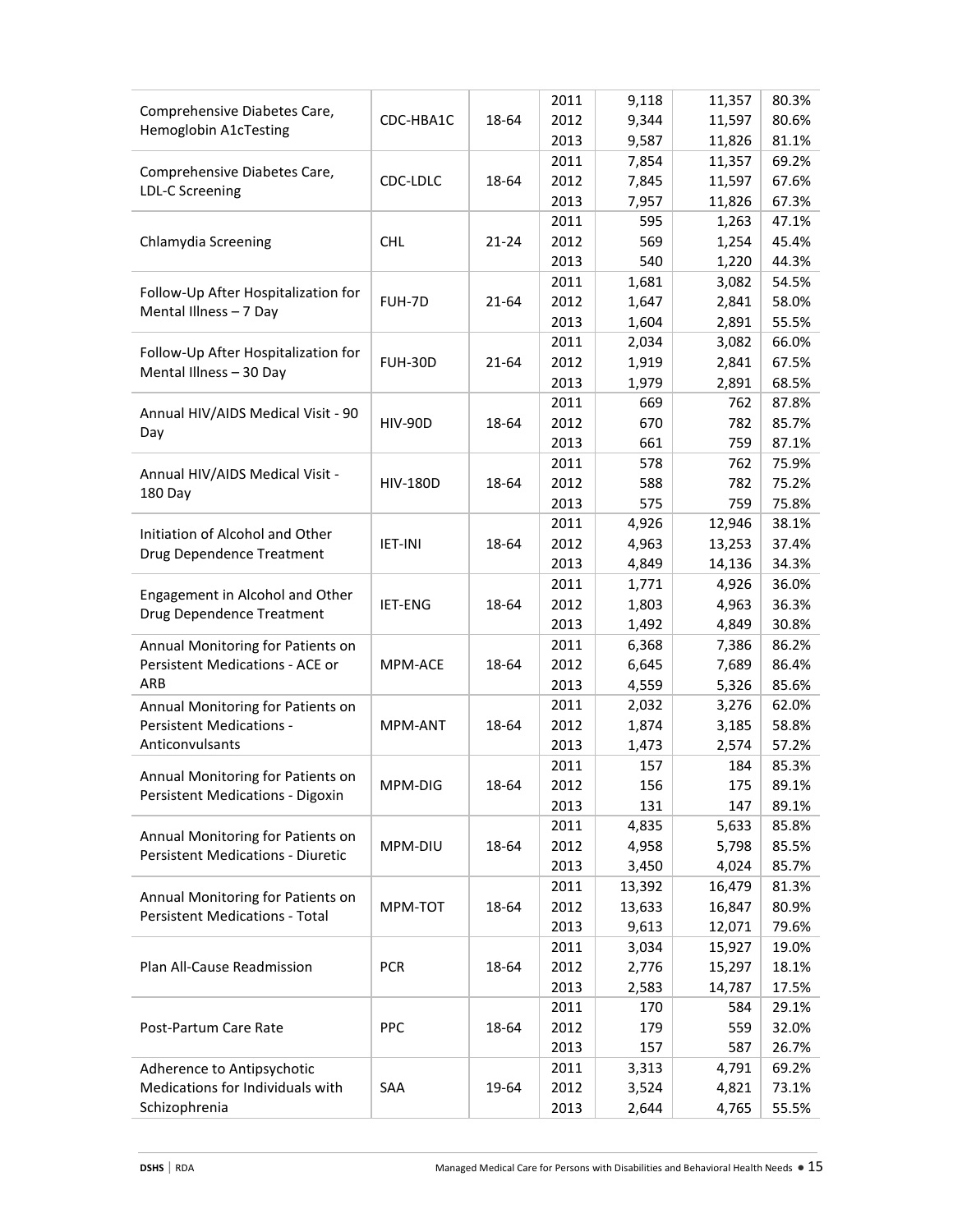|                                                                 |            |       | 2011 | 51,306 | 57,561 | 89.1% |
|-----------------------------------------------------------------|------------|-------|------|--------|--------|-------|
| Adult Access to Primary Care                                    | AAP        | 20-64 | 2012 | 51,924 | 58,798 | 88.3% |
|                                                                 |            |       | 2013 | 55,466 | 60,372 | 91.9% |
| 30-Day Psychiatric Readmission<br>Rate [State-Defined]          |            |       | 2011 | 297    | 2,045  | 14.5% |
|                                                                 | PCR-P      | 18-64 | 2012 | 233    | 1,797  | 13.0% |
|                                                                 |            |       | 2013 | 209    | 1,815  | 11.5% |
|                                                                 |            |       | 2011 |        |        |       |
| Substance Use Disorder Treatment<br>Penetration [State-Defined] | SUPPL-AOD  | 18-64 | 2012 |        |        |       |
|                                                                 |            |       | 2013 |        |        |       |
|                                                                 |            |       | 2011 | 30,217 | 64,526 | 46.8% |
| <b>Mental Health Treatment</b><br>Penetration [State-Defined]   | SUPPL-MH-B | 18-64 | 2012 | 30,593 | 67,155 | 45.6% |
|                                                                 |            |       | 2013 | 31,651 | 68.499 | 46.2% |

# 1C. **Medicaid-only CN Disabled Adult Clients with Substance Use Disorder**

| <b>MEASURE</b>                                        | <b>ABBREVIATION</b> | <b>AGE GROUP</b> | <b>SFY</b> | <b>NUMERATOR</b> | <b>DENOMINATOR</b> | <b>RATE</b> |
|-------------------------------------------------------|---------------------|------------------|------------|------------------|--------------------|-------------|
| Adult Body Mass Index (BMI)                           |                     |                  | 2011       | 630              | 14,558             | 4.3%        |
| Assessment                                            | ABA                 | 18-64            | 2012       | 1,256            | 15,733             | 8.0%        |
|                                                       |                     |                  | 2013       | 1,588            | 16,572             | 9.6%        |
| <b>Antidepressant Medication</b>                      |                     |                  | 2011       | 552              | 1,136              | 48.6%       |
| Management - Effective Acute                          | AMM-84D             | 18-64            | 2012       | 556              | 1,194              | 46.6%       |
| <b>Phase Treatment</b>                                |                     |                  | 2013       | 535              | 1,217              | 44.0%       |
| <b>Antidepressant Medication</b>                      |                     |                  | 2011       | 366              | 1,136              | 32.2%       |
| Management - Effective                                | AMM-180D            | 18-64            | 2012       | 331              | 1,194              | 27.7%       |
| <b>Continuation Phase Treatment</b>                   |                     |                  | 2013       | 296              | 1,217              | 24.3%       |
|                                                       |                     |                  | 2011       | 1,939            | 5,425              | 35.7%       |
| <b>Breast Cancer Screening</b>                        | <b>BCS</b>          | 42-64            | 2012       | 2,127            | 5,957              | 35.7%       |
|                                                       |                     |                  | 2013       | 2,208            | 6,262              | 35.3%       |
|                                                       |                     |                  | 2011       | 3,845            | 8,256              | 46.6%       |
| <b>Cervical Cancer Screening</b>                      | <b>CCS</b>          | 24-64            | 2012       | 3,751            | 8,450              | 44.4%       |
|                                                       |                     |                  | 2013       | 3,744            | 8,791              | 42.6%       |
| Comprehensive Diabetes Care,<br>Hemoglobin A1cTesting |                     |                  | 2011       | 2,295            | 3,227              | 71.1%       |
|                                                       | CDC-HBA1C           | 18-64            | 2012       | 2,548            | 3,596              | 70.9%       |
|                                                       |                     |                  | 2013       | 2,692            | 3,746              | 71.9%       |
| Comprehensive Diabetes Care,                          |                     |                  | 2011       | 1,901            | 3,227              | 58.9%       |
| <b>LDL-C Screening</b>                                | CDC-LDLC            | 18-64            | 2012       | 2,031            | 3,596              | 56.5%       |
|                                                       |                     |                  | 2013       | 2,156            | 3,746              | 57.6%       |
|                                                       |                     |                  | 2011       | 184              | 316                | 58.2%       |
| Chlamydia Screening                                   | <b>CHL</b>          | $21 - 24$        | 2012       | 172              | 274                | 62.8%       |
|                                                       |                     |                  | 2013       | 177              | 285                | 62.1%       |
| Follow-Up After Hospitalization for                   |                     |                  | 2011       | 1,076            | 2,029              | 53.0%       |
| Mental Illness - 7 Day                                | FUH-7D              | 21-64            | 2012       | 1,063            | 1,838              | 57.8%       |
|                                                       |                     |                  | 2013       | 1,073            | 1,946              | 55.1%       |
| Follow-Up After Hospitalization for                   |                     |                  | 2011       | 1,318            | 2,029              | 65.0%       |
| Mental Illness - 30 Day                               | <b>FUH-30D</b>      | $21 - 64$        | 2012       | 1,231            | 1,838              | 67.0%       |
|                                                       |                     |                  | 2013       | 1,333            | 1,946              | 68.5%       |
| Annual HIV/AIDS Medical Visit - 90                    |                     |                  | 2011       | 376              | 436                | 86.2%       |
| Day                                                   | <b>HIV-90D</b>      | 18-64            | 2012       | 407              | 466                | 87.3%       |
|                                                       |                     |                  | 2013       | 381              | 438                | 87.0%       |
| Annual HIV/AIDS Medical Visit -                       |                     |                  | 2011       | 325              | 436                | 74.5%       |
| 180 Day                                               | <b>HIV-180D</b>     | 18-64            | 2012       | 360              | 466                | 77.3%       |
|                                                       |                     |                  | 2013       | 320              | 438                | 73.1%       |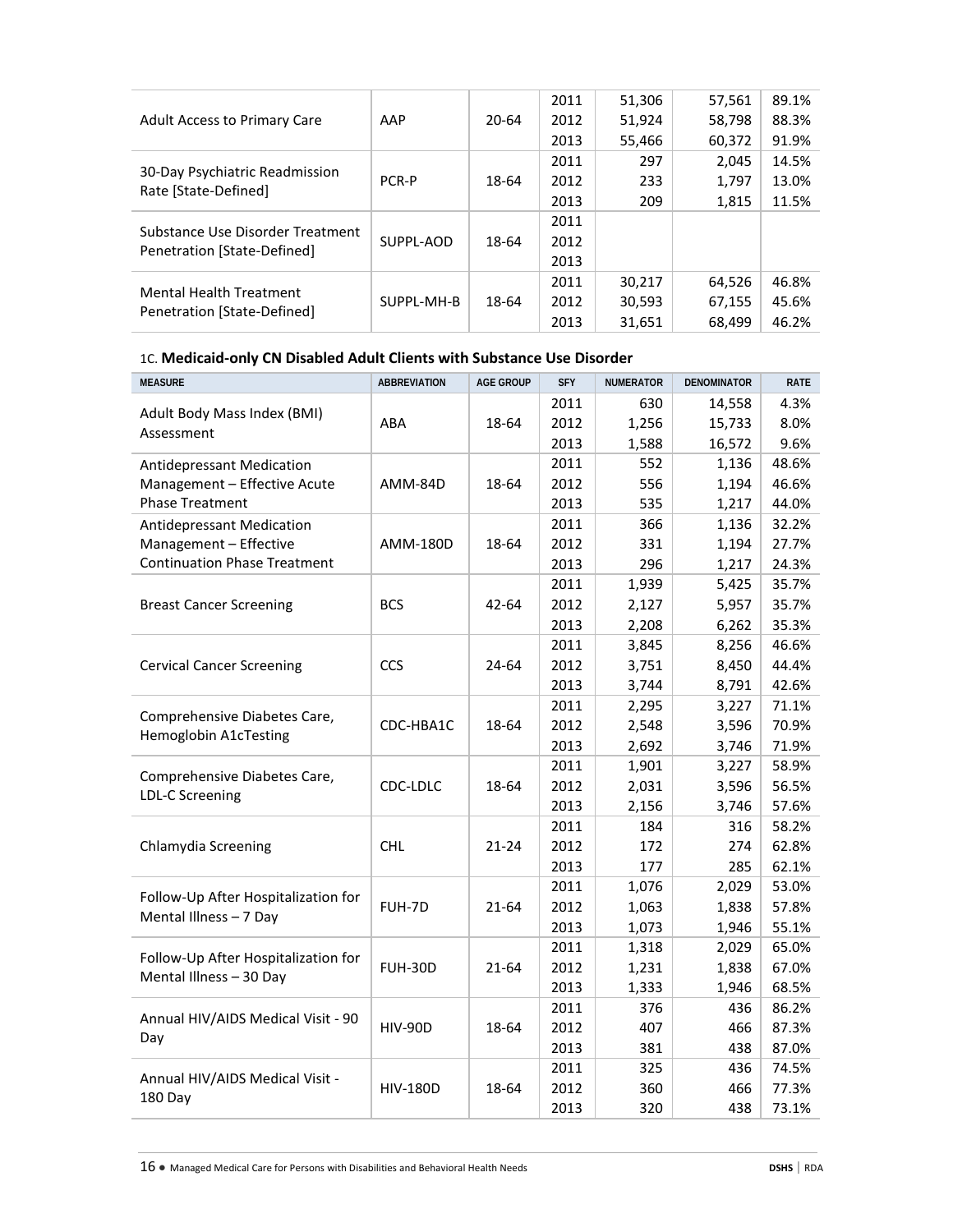|                                          |                |       | 2011         | 5,233          | 13,350         | 39.2%          |
|------------------------------------------|----------------|-------|--------------|----------------|----------------|----------------|
| Initiation of Alcohol and Other          | <b>IET-INI</b> | 18-64 | 2012         | 5,276          | 13,792         | 38.3%          |
| Drug Dependence Treatment                |                |       | 2013         | 5,162          | 14,805         | 34.9%          |
|                                          |                |       | 2011         | 1,938          | 5,233          | 37.0%          |
| Engagement in Alcohol and Other          | IET-ENG        | 18-64 | 2012         | 1,969          | 5,276          | 37.3%          |
| Drug Dependence Treatment                |                |       | 2013         |                |                | 31.9%          |
|                                          |                |       | 2011         | 1,647          | 5,162          | 88.0%          |
| Annual Monitoring for Patients on        |                |       |              | 1,386          | 1,575          |                |
| Persistent Medications - ACE or<br>ARB   | MPM-ACE        | 18-64 | 2012<br>2013 | 1,529<br>1,113 | 1,770<br>1,300 | 86.4%<br>85.6% |
| Annual Monitoring for Patients on        |                |       | 2011         | 419            | 653            | 64.2%          |
| <b>Persistent Medications -</b>          | <b>MPM-ANT</b> | 18-64 | 2012         | 405            | 638            | 63.5%          |
| Anticonvulsants                          |                |       | 2013         | 286            | 467            | 61.2%          |
|                                          |                |       |              |                |                |                |
| Annual Monitoring for Patients on        |                |       | 2011         | 31             | 36             | 86.1%          |
| Persistent Medications - Digoxin         | MPM-DIG        | 18-64 | 2012         | 41             | 45             | 91.1%          |
|                                          |                |       | 2013         | 39             | 43             | 90.7%          |
| Annual Monitoring for Patients on        |                |       | 2011         | 1,083          | 1,241          | 87.3%          |
| <b>Persistent Medications - Diuretic</b> | MPM-DIU        | 18-64 | 2012         | 1,184          | 1,378          | 85.9%          |
|                                          |                |       | 2013         | 899            | 1,022          | 88.0%          |
| Annual Monitoring for Patients on        |                |       | 2011         | 2,919          | 3,505          | 83.3%          |
| <b>Persistent Medications - Total</b>    | MPM-TOT        | 18-64 | 2012         | 3,159          | 3,831          | 82.5%          |
|                                          |                |       | 2013         | 2,337          | 2,832          | 82.5%          |
|                                          |                |       | 2011         | 2,067          | 9,460          | 21.8%          |
| Plan All-Cause Readmission               | <b>PCR</b>     | 18-64 | 2012         | 1,901          | 9,408          | 20.2%          |
|                                          |                |       | 2013         | 1,819          | 9,439          | 19.3%          |
|                                          |                |       | 2011         | 53             | 224            | 23.7%          |
| Post-Partum Care Rate                    | PPC            | 18-64 | 2012         | 64             | 243            | 26.3%          |
|                                          |                |       | 2013         | 68             | 265            | 25.7%          |
| Adherence to Antipsychotic               |                |       | 2011         | 934            | 1,655          | 56.4%          |
| Medications for Individuals with         | SAA            | 19-64 | 2012         | 1,019          | 1,656          | 61.5%          |
| Schizophrenia                            |                |       | 2013         | 760            | 1,721          | 44.2%          |
|                                          |                |       | 2011         | 17,498         | 19,755         | 88.6%          |
| <b>Adult Access to Primary Care</b>      | AAP            | 20-64 | 2012         | 18,337         | 20,813         | 88.1%          |
|                                          |                |       | 2013         | 20,114         | 22,180         | 90.7%          |
|                                          |                |       | 2011         |                |                |                |
| 30-Day Psychiatric Readmission           | PCR-P          | 18-64 | 2012         |                |                |                |
| Rate [State-Defined]                     |                |       | 2013         |                |                |                |
|                                          |                |       | 2011         | 7,338          | 22,112         | 33.2%          |
| Substance Use Disorder Treatment         | SUPPL-AOD      | 18-64 | 2012         | 7,545          | 23,781         | 31.7%          |
| Penetration [State-Defined]              |                |       | 2013         | 7,858          | 24,023         | 32.7%          |
|                                          |                |       | 2011         |                |                |                |
| <b>Mental Health Treatment</b>           | SUPPL-MH-B     | 18-64 | 2012         |                |                |                |
| Penetration [State-Defined]              |                |       | 2013         |                |                |                |

# 1D. **Medicaid-only CN Disabled Adult Clients with Co-Occurring Mental Health Need and SUD**

| <b>MEASURE</b>                            | <b>ABBREVIATION</b> | <b>AGE GROUP</b> | <b>SFY</b> | <b>NUMERATOR</b> | <b>DENOMINATOR</b> | <b>RATE</b> |
|-------------------------------------------|---------------------|------------------|------------|------------------|--------------------|-------------|
| Adult Body Mass Index (BMI)<br>Assessment |                     |                  | 2011       | 598              | 13,134             | 4.6%        |
|                                           | ABA                 | 18-64            | 2012       | 1,189            | 14,215             | 8.4%        |
|                                           |                     |                  | 2013       | 1.478            | 14,809             | 10.0%       |
| Antidepressant Medication                 |                     |                  | 2011       | 552              | 1.136              | 48.6%       |
| Management - Effective Acute              | AMM-84D             | 18-64            | 2012       | 556              | 1.194              | 46.6%       |
| <b>Phase Treatment</b>                    |                     |                  | 2013       | 535              | 1.217              | 44.0%       |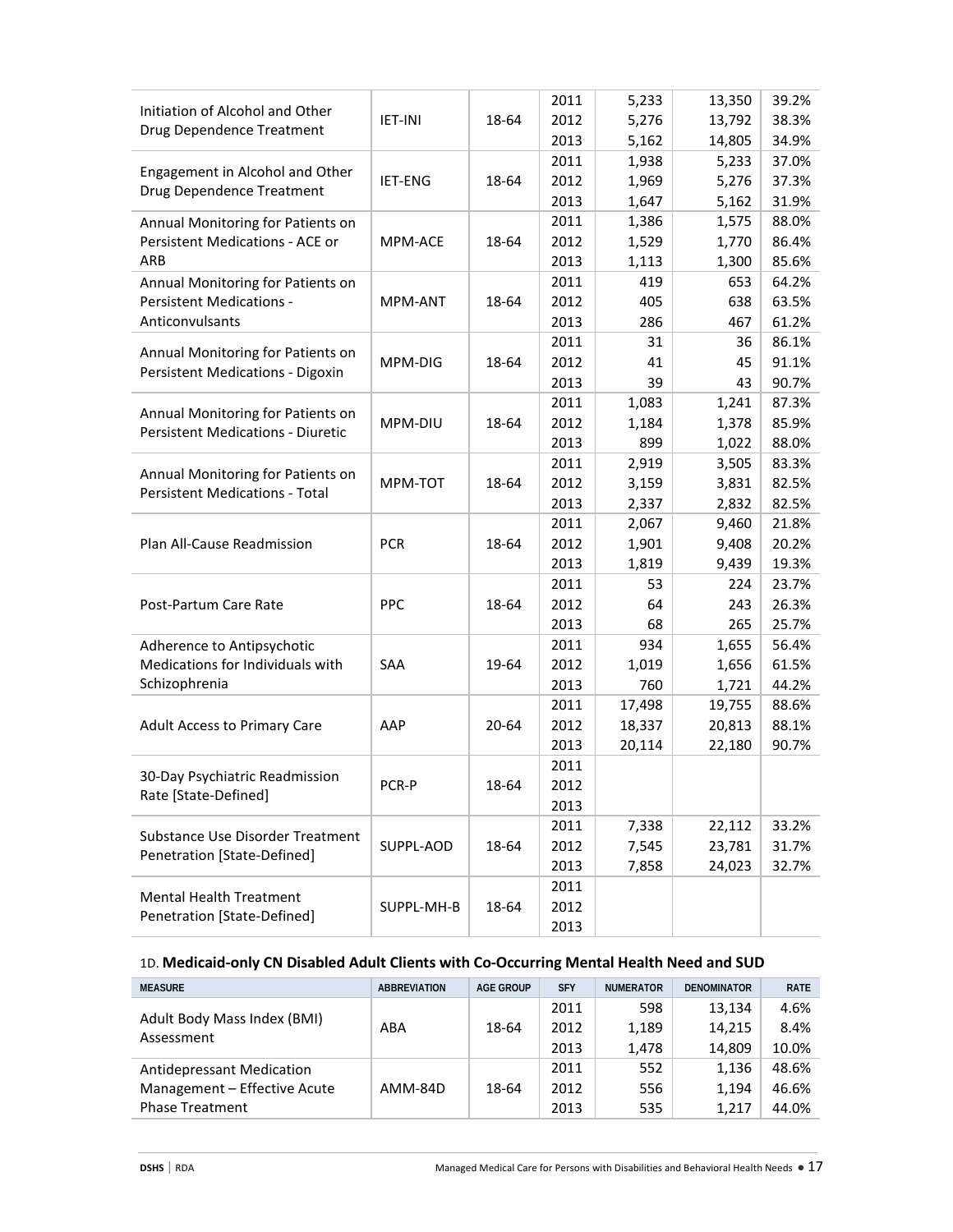| Antidepressant Medication<br>Management - Effective          | AMM-180D        | 18-64     | 2011<br>2012 | 366<br>331     | 1,136<br>1,194 | 32.2%<br>27.7% |
|--------------------------------------------------------------|-----------------|-----------|--------------|----------------|----------------|----------------|
| <b>Continuation Phase Treatment</b>                          |                 |           | 2013<br>2011 | 296<br>1,857   | 1,217<br>5,077 | 24.3%<br>36.6% |
| <b>Breast Cancer Screening</b>                               | <b>BCS</b>      | 42-64     | 2012         | 2,031          | 5,514          | 36.8%          |
|                                                              |                 |           | 2013         | 2,084          | 5,752          | 36.2%          |
|                                                              |                 |           | 2011         | 3,646          | 7,679          | 47.5%          |
| <b>Cervical Cancer Screening</b>                             | CCS             | 24-64     | 2012         | 3,570          | 7,819          | 45.7%          |
|                                                              |                 |           | 2013         | 3,540          | 8,093          | 43.7%          |
| Comprehensive Diabetes Care,                                 |                 |           | 2011         | 2,116          | 2,949          | 71.8%          |
| Hemoglobin A1cTesting                                        | CDC-HBA1C       | 18-64     | 2012         | 2,356          | 3,286          | 71.7%          |
|                                                              |                 |           | 2013         | 2,444          | 3,367          | 72.6%          |
| Comprehensive Diabetes Care,                                 |                 |           | 2011         | 1,757          | 2,949          | 59.6%          |
| <b>LDL-C Screening</b>                                       | CDC-LDLC        | 18-64     | 2012         | 1,875          | 3,286          | 57.1%          |
|                                                              |                 |           | 2013         | 1,948          | 3,367          | 57.9%          |
|                                                              |                 |           | 2011         | 175            | 302            | 57.9%          |
| Chlamydia Screening                                          | <b>CHL</b>      | $21 - 24$ | 2012         | 162            | 259            | 62.5%          |
|                                                              |                 |           | 2013         | 157            | 258            | 60.9%          |
| Follow-Up After Hospitalization for                          | FUH-7D          | 21-64     | 2011<br>2012 | 1,075<br>1,063 | 2,016<br>1,837 | 53.3%<br>57.9% |
| Mental Illness - 7 Day                                       |                 |           | 2013         | 1,073          | 1,940          | 55.3%          |
|                                                              |                 |           | 2011         | 1,317          | 2,016          | 65.3%          |
| Follow-Up After Hospitalization for                          | <b>FUH-30D</b>  | 21-64     | 2012         | 1,231          | 1,837          | 67.0%          |
| Mental Illness - 30 Day                                      |                 |           | 2013         | 1,333          | 1,940          | 68.7%          |
|                                                              |                 |           | 2011         | 353            | 404            | 87.4%          |
| Annual HIV/AIDS Medical Visit - 90                           | <b>HIV-90D</b>  | 18-64     | 2012         | 386            | 437            | 88.3%          |
| Day                                                          |                 |           | 2013         | 357            | 408            | 87.5%          |
|                                                              |                 |           | 2011         | 309            | 404            | 76.5%          |
| Annual HIV/AIDS Medical Visit -                              | <b>HIV-180D</b> | 18-64     | 2012         | 341            | 437            | 78.0%          |
| 180 Day                                                      |                 |           | 2013         | 303            | 408            | 74.3%          |
|                                                              |                 |           | 2011         | 4,680          | 11,981         | 39.1%          |
| Initiation of Alcohol and Other                              | <b>IET-INI</b>  | 18-64     | 2012         | 4,693          | 12,315         | 38.1%          |
| Drug Dependence Treatment                                    |                 |           | 2013         | 4,570          | 13,037         | 35.1%          |
|                                                              |                 |           | 2011         | 1,742          | 4,680          | 37.2%          |
| Engagement in Alcohol and Other<br>Drug Dependence Treatment | IET-ENG         | 18-64     | 2012         | 1,771          | 4,693          | 37.7%          |
|                                                              |                 |           | 2013         | 1,462          | 4,570          | 32.0%          |
| Annual Monitoring for Patients on                            |                 |           | 2011         | 1,238          | 1,402          | 88.3%          |
| Persistent Medications - ACE or                              | MPM-ACE         | 18-64     | 2012         | 1,361          | 1,557          | 87.4%          |
| ARB                                                          |                 |           | 2013         | 995            | 1,156          | 86.1%          |
| Annual Monitoring for Patients on                            |                 |           | 2011         | 395            | 623            | 63.4%          |
| Persistent Medications -                                     | MPM-ANT         | 18-64     | 2012         | 386            | 608            | 63.5%          |
| Anticonvulsants                                              |                 |           | 2013         | 277            | 451            | 61.4%          |
| Annual Monitoring for Patients on                            |                 |           | 2011         | 25             | 30             | 83.3%          |
| <b>Persistent Medications - Digoxin</b>                      | MPM-DIG         | 18-64     | 2012         | 31             | 35             | 88.6%          |
|                                                              |                 |           | 2013         | 30             | 34             | 88.2%          |
| Annual Monitoring for Patients on                            | MPM-DIU         | 18-64     | 2011<br>2012 | 956<br>1,049   | 1,091<br>1,214 | 87.6%<br>86.4% |
| <b>Persistent Medications - Diuretic</b>                     |                 |           | 2013         | 788            | 900            | 87.6%          |
|                                                              |                 |           | 2011         | 2,614          | 3,146          | 83.1%          |
| Annual Monitoring for Patients on                            | MPM-TOT         | 18-64     | 2012         | 2,827          | 3,414          | 82.8%          |
| <b>Persistent Medications - Total</b>                        |                 |           | 2013         | 2,090          | 2,541          | 82.3%          |
|                                                              |                 |           |              |                |                |                |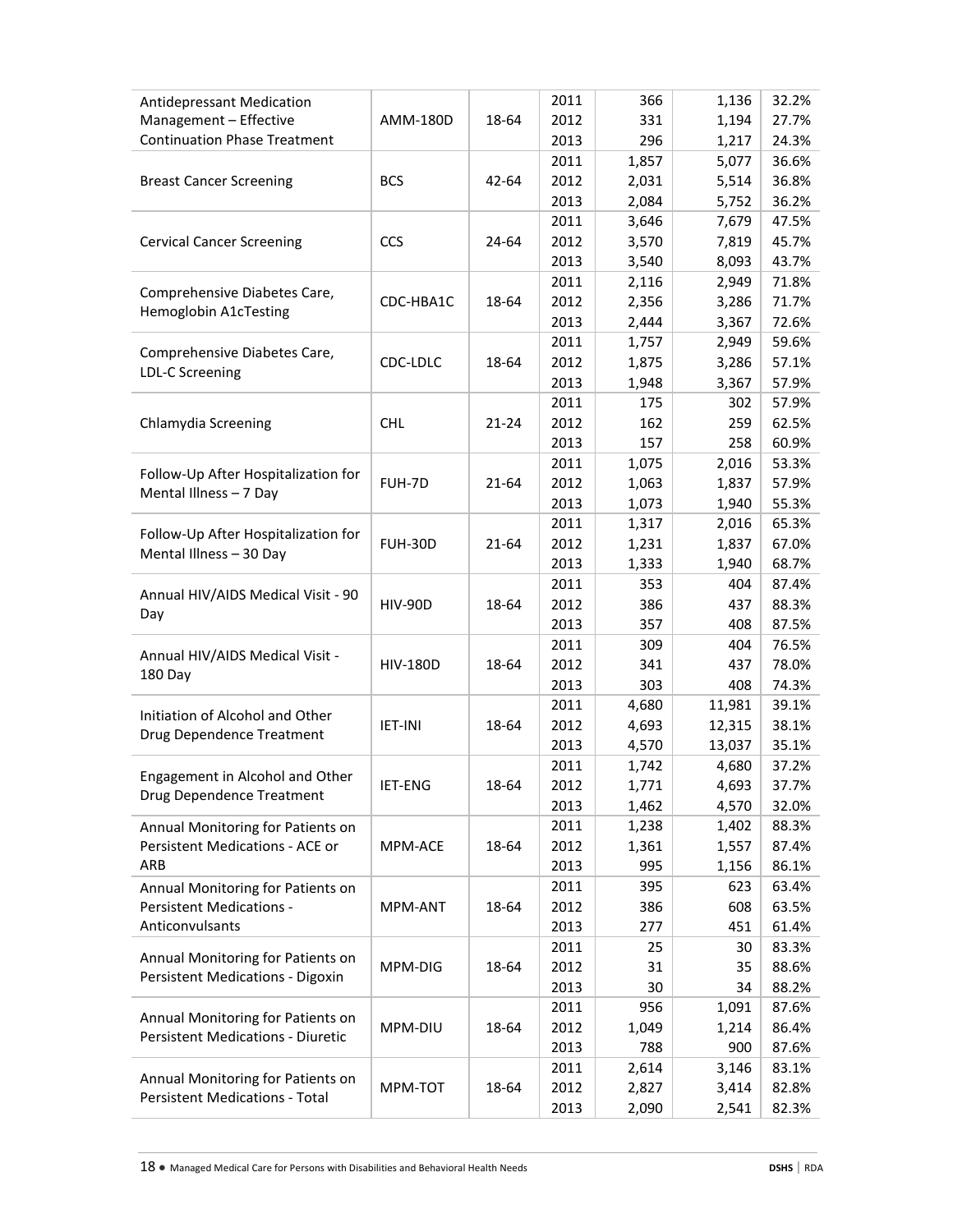|                                                               |            |           | 2011 | 1,975  | 8,813  | 22.4% |
|---------------------------------------------------------------|------------|-----------|------|--------|--------|-------|
| Plan All-Cause Readmission                                    | <b>PCR</b> | 18-64     | 2012 | 1,807  | 8,791  | 20.6% |
|                                                               |            |           | 2013 | 1,747  | 8,752  | 20.0% |
|                                                               |            |           | 2011 | 50     | 200    | 25.0% |
| Post-Partum Care Rate                                         | <b>PPC</b> | 18-64     | 2012 | 60     | 213    | 28.2% |
|                                                               |            |           | 2013 | 64     | 240    | 26.7% |
| Adherence to Antipsychotic                                    |            |           | 2011 | 934    | 1,655  | 56.4% |
| Medications for Individuals with                              | <b>SAA</b> | 19-64     | 2012 | 1,019  | 1,656  | 61.5% |
| Schizophrenia                                                 |            |           | 2013 | 760    | 1,721  | 44.2% |
|                                                               |            |           | 2011 | 15,850 | 17,553 | 90.3% |
| <b>Adult Access to Primary Care</b>                           | AAP        | $20 - 64$ | 2012 | 16,621 | 18,483 | 89.9% |
|                                                               |            |           | 2013 | 18,031 | 19,422 | 92.8% |
|                                                               |            |           | 2011 | 218    | 1,427  | 15.3% |
| 30-Day Psychiatric Readmission<br>Rate [State-Defined]        | PCR-P      | 18-64     | 2012 | 170    | 1,214  | 14.0% |
|                                                               |            |           | 2013 | 157    | 1,242  | 12.6% |
| Substance Use Disorder Treatment                              |            |           | 2011 | 6,645  | 19,410 | 34.2% |
| Penetration [State-Defined]                                   | SUPPL-AOD  | 18-64     | 2012 | 6,787  | 20,840 | 32.6% |
|                                                               |            |           | 2013 | 6,955  | 20,800 | 33.4% |
|                                                               |            |           | 2011 | 11,823 | 19,709 | 60.0% |
| <b>Mental Health Treatment</b><br>Penetration [State-Defined] | SUPPL-MH-B | 18-64     | 2012 | 12,064 | 21,181 | 57.0% |
|                                                               |            |           | 2013 | 12,717 | 22,379 | 56.8% |

# 1E. **Medicaid-only CN Disabled Adult Clients without Behavioral Health Disorders**

| <b>MEASURE</b>                                         | <b>ABBREVIATION</b> | <b>AGE GROUP</b> | <b>SFY</b> | <b>NUMERATOR</b> | <b>DENOMINATOR</b> | <b>RATE</b> |
|--------------------------------------------------------|---------------------|------------------|------------|------------------|--------------------|-------------|
|                                                        |                     |                  | 2011       | 189              | 11,638             | 1.6%        |
| Adult Body Mass Index (BMI)<br>Assessment              | ABA                 | 18-64            | 2012       | 383              | 12,010             | 3.2%        |
|                                                        |                     |                  | 2013       | 553              | 13,235             | 4.2%        |
| <b>Antidepressant Medication</b>                       |                     |                  | 2011       |                  |                    |             |
| Management - Effective Acute                           | AMM-84D             | 18-64            | 2012       |                  |                    |             |
| <b>Phase Treatment</b>                                 |                     |                  | 2013       |                  |                    |             |
| <b>Antidepressant Medication</b>                       |                     |                  | 2011       |                  |                    |             |
| Management - Effective                                 | AMM-180D            | 18-64            | 2012       |                  |                    |             |
| <b>Continuation Phase Treatment</b>                    |                     |                  | 2013       |                  |                    |             |
| <b>Breast Cancer Screening</b>                         |                     |                  | 2011       | 1,493            | 4,347              | 34.3%       |
|                                                        | <b>BCS</b>          | $42 - 64$        | 2012       | 1,508            | 4,557              | 33.1%       |
|                                                        |                     |                  | 2013       | 1,657            | 4,883              | 33.9%       |
|                                                        |                     |                  | 2011       | 2,342            | 7,707              | 30.4%       |
| <b>Cervical Cancer Screening</b>                       | <b>CCS</b>          | 24-64            | 2012       | 2,239            | 7,794              | 28.7%       |
|                                                        |                     |                  | 2013       | 2,349            | 8,190              | 28.7%       |
| Comprehensive Diabetes Care,                           |                     |                  | 2011       | 1,925            | 2,429              | 79.3%       |
| <b>Hemoglobin A1cTesting</b>                           | CDC-HBA1C           | 18-64            | 2012       | 2,144            | 2,660              | 80.6%       |
|                                                        |                     |                  | 2013       | 2,294            | 2,821              | 81.3%       |
|                                                        |                     |                  | 2011       | 1,685            | 2,429              | 69.4%       |
| Comprehensive Diabetes Care,<br><b>LDL-C Screening</b> | CDC-LDLC            | 18-64            | 2012       | 1,858            | 2,660              | 69.8%       |
|                                                        |                     |                  | 2013       | 1,909            | 2,821              | 67.7%       |
|                                                        |                     |                  | 2011       | 140              | 431                | 32.5%       |
| Chlamydia Screening                                    | <b>CHL</b>          | $21 - 24$        | 2012       | 132              | 410                | 32.2%       |
|                                                        |                     |                  | 2013       | 162              | 437                | 37.1%       |
|                                                        |                     |                  | 2011       |                  |                    |             |
| Follow-Up After Hospitalization for                    | FUH-7D              | 21-64            | 2012       |                  |                    |             |
| Mental Illness - 7 Day                                 |                     |                  | 2013       |                  |                    |             |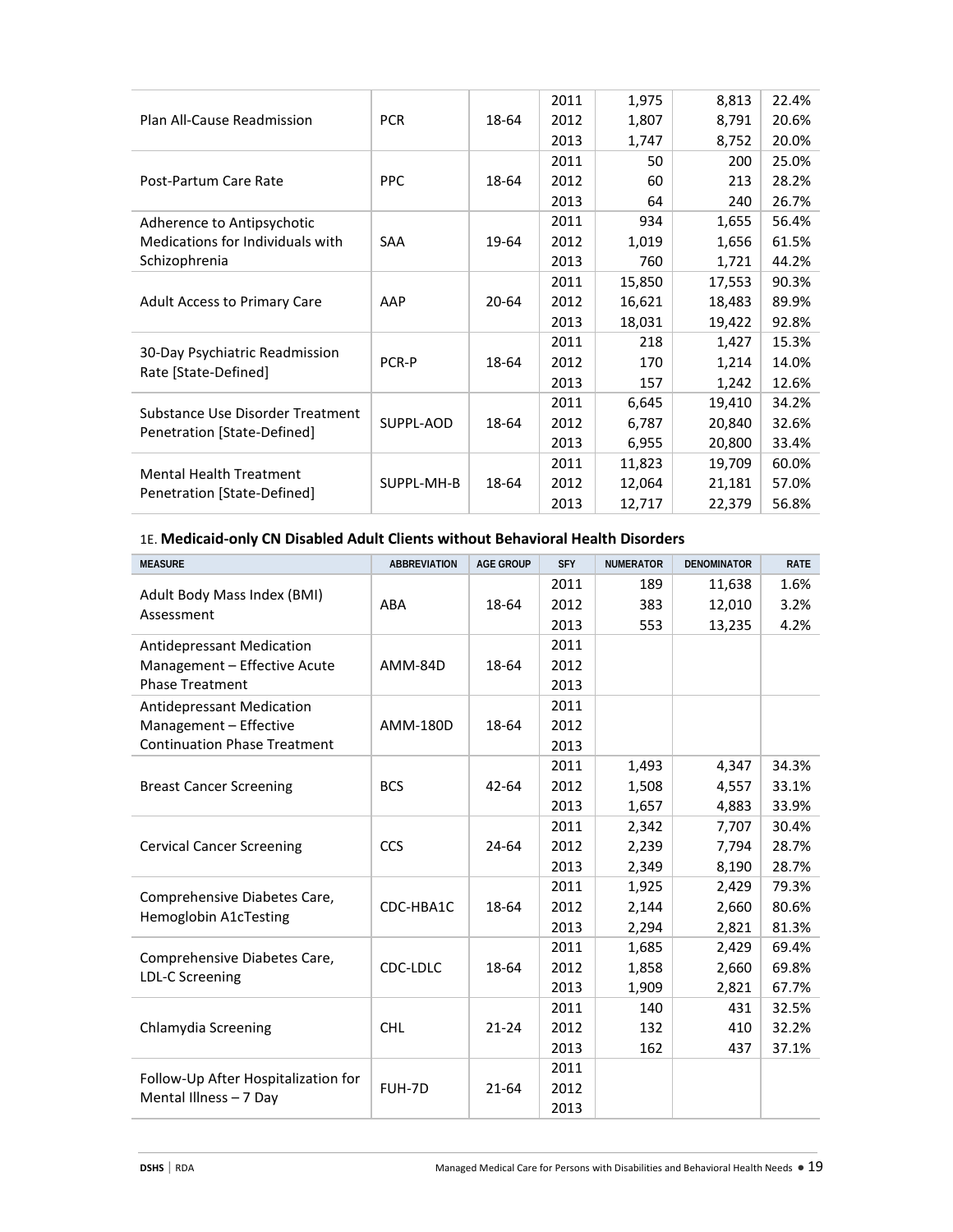| Follow-Up After Hospitalization for      |                 |       | 2011 |        |        |       |
|------------------------------------------|-----------------|-------|------|--------|--------|-------|
| Mental Illness - 30 Day                  | <b>FUH-30D</b>  | 21-64 | 2012 |        |        |       |
|                                          |                 |       | 2013 |        |        |       |
| Annual HIV/AIDS Medical Visit - 90       |                 |       | 2011 | 82     | 106    | 77.4% |
| Day                                      | <b>HIV-90D</b>  | 18-64 | 2012 | 79     | 97     | 81.4% |
|                                          |                 |       | 2013 | 85     | 115    | 73.9% |
| Annual HIV/AIDS Medical Visit -          |                 |       | 2011 | 67     | 106    | 63.2% |
| 180 Day                                  | <b>HIV-180D</b> | 18-64 | 2012 | 65     | 97     | 67.0% |
|                                          |                 |       | 2013 | 68     | 115    | 59.1% |
| Initiation of Alcohol and Other          |                 |       | 2011 |        |        |       |
| Drug Dependence Treatment                | <b>IET-INI</b>  | 18-64 | 2012 |        |        |       |
|                                          |                 |       | 2013 |        |        |       |
| Engagement in Alcohol and Other          |                 |       | 2011 |        |        |       |
| Drug Dependence Treatment                | <b>IET-ENG</b>  | 18-64 | 2012 |        |        |       |
|                                          |                 |       | 2013 |        |        |       |
| Annual Monitoring for Patients on        |                 |       | 2011 | 1,777  | 2,178  | 81.6% |
| Persistent Medications - ACE or          | MPM-ACE         | 18-64 | 2012 | 2,031  | 2,454  | 82.8% |
| ARB                                      |                 |       | 2013 | 1,313  | 1,662  | 79.0% |
| Annual Monitoring for Patients on        |                 |       | 2011 | 379    | 726    | 52.2% |
| <b>Persistent Medications -</b>          | MPM-ANT         | 18-64 | 2012 | 357    | 668    | 53.4% |
| Anticonvulsants                          |                 |       | 2013 | 259    | 511    | 50.7% |
|                                          |                 |       | 2011 | 78     | 109    | 71.6% |
| Annual Monitoring for Patients on        | MPM-DIG         | 18-64 | 2012 | 76     | 104    | 73.1% |
| Persistent Medications - Digoxin         |                 |       | 2013 | 56     | 82     | 68.3% |
|                                          |                 |       | 2011 | 1,213  | 1,472  | 82.4% |
| Annual Monitoring for Patients on        | MPM-DIU         | 18-64 | 2012 | 1,311  | 1,577  | 83.1% |
| <b>Persistent Medications - Diuretic</b> |                 | 2013  | 837  | 1,049  | 79.8%  |       |
|                                          |                 |       | 2011 | 3,447  | 4,485  | 76.9% |
| Annual Monitoring for Patients on        | MPM-TOT         | 18-64 | 2012 | 3,775  | 4,803  | 78.6% |
| <b>Persistent Medications - Total</b>    |                 |       | 2013 | 2,465  | 3,304  | 74.6% |
|                                          |                 |       | 2011 | 151    | 1,335  | 11.3% |
| Plan All-Cause Readmission               | <b>PCR</b>      | 18-64 | 2012 | 130    | 1,222  | 10.6% |
|                                          |                 |       | 2013 | 145    | 1,340  | 10.8% |
|                                          |                 |       | 2011 | 49     | 174    | 28.2% |
| Post-Partum Care Rate                    | PPC             | 18-64 | 2012 | 46     | 162    | 28.4% |
|                                          |                 |       | 2013 | 49     | 178    | 27.5% |
| Adherence to Antipsychotic               |                 |       | 2011 |        |        |       |
| Medications for Individuals with         | SAA             | 19-64 | 2012 |        |        |       |
| Schizophrenia                            |                 |       | 2013 |        |        |       |
|                                          |                 |       | 2011 | 12,661 | 20,166 | 62.8% |
| <b>Adult Access to Primary Care</b>      | AAP             | 20-64 | 2012 | 12,900 | 20,921 | 61.7% |
|                                          |                 |       | 2013 | 14,376 | 22,604 | 63.6% |
|                                          |                 |       | 2011 |        |        |       |
| 30-Day Psychiatric Readmission           | PCR-P           | 18-64 | 2012 |        |        |       |
| Rate [State-Defined]                     |                 |       | 2013 |        |        |       |
|                                          |                 |       | 2011 |        |        |       |
| Substance Use Disorder Treatment         | SUPPL-AOD       | 18-64 | 2012 |        |        |       |
| Penetration [State-Defined]              |                 |       | 2013 |        |        |       |
|                                          |                 |       | 2011 |        |        |       |
| <b>Mental Health Treatment</b>           | SUPPL-MH-B      | 18-64 | 2012 |        |        |       |
| Penetration [State-Defined]              |                 |       | 2013 |        |        |       |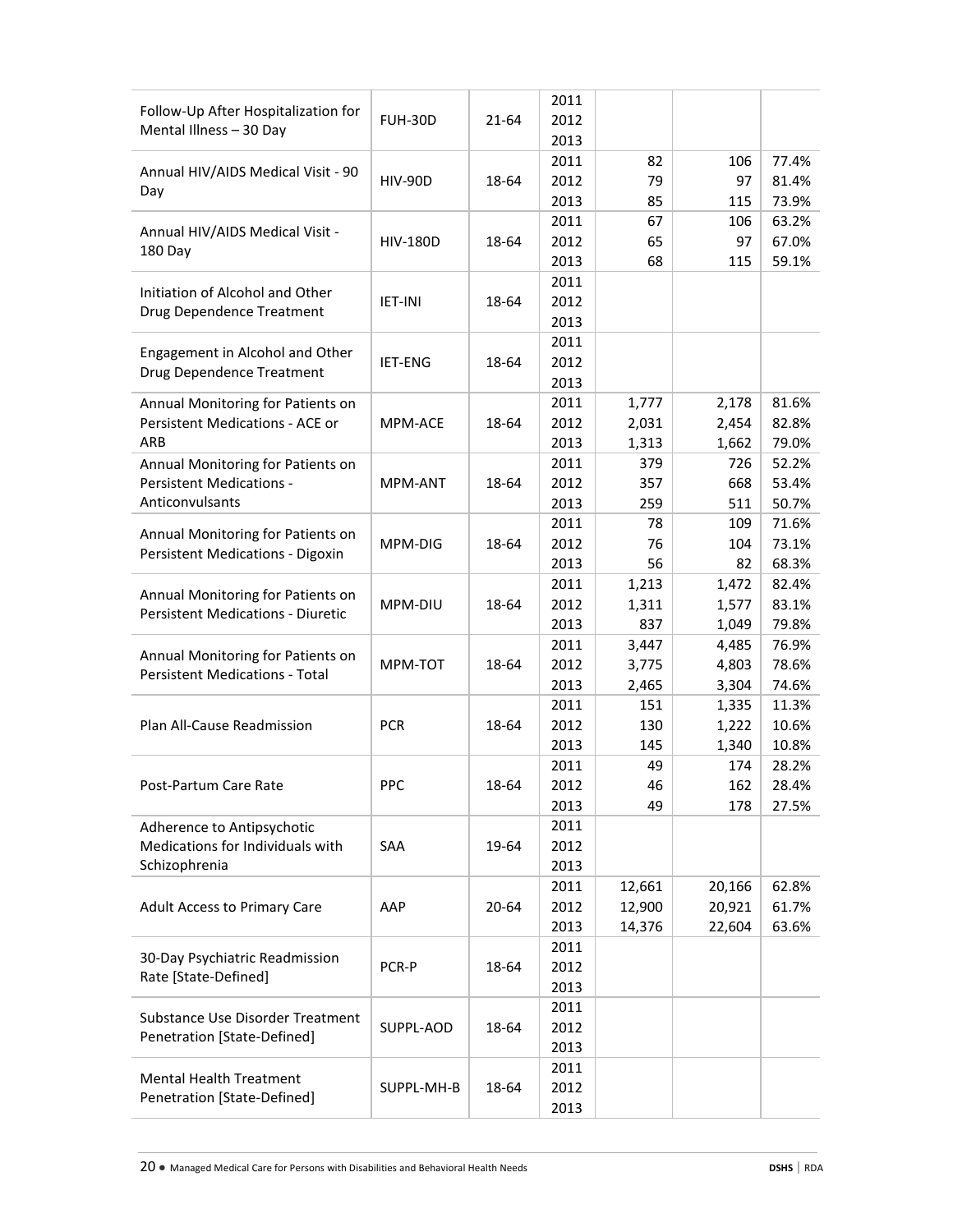# TABLE 2 **AHRQ Prevention Quality Indicator (PQI) Admission Rates by Fiscal Year**

SOURCE: DSHS Research and Data Analysis Division, Integrated Client Database

#### 2A. **All Medicaid-only CN Disabled Adult Clients**

| <b>MEASURE</b>                                           | <b>ABBREVIATION</b> | <b>AGE GROUP</b> | <b>SFY</b> | <b>NUMERATOR</b> | <b>DENOMINATOR</b> | <b>PER</b><br>100,000 MM |
|----------------------------------------------------------|---------------------|------------------|------------|------------------|--------------------|--------------------------|
| Diabetes Short-Term                                      |                     |                  | 2011       | 558              | 1,106,409          | 50.4                     |
| <b>Complications Admission Rate</b>                      | <b>PQI-01</b>       | 18-64            | 2012       | 585              | 1,133,594          | 51.6                     |
|                                                          |                     |                  | 2013       | 601              | 1,196,527          | 50.2                     |
|                                                          |                     |                  | 2011       | 1,072            | 696,854            | 153.8                    |
| COPD/Asthma in Older Adults<br><b>Admission Rate</b>     | <b>PQI-05</b>       | $40 - 64$        | 2012       | 858              | 722,085            | 118.8                    |
|                                                          |                     |                  | 2013       | 854              | 764,307            | 111.7                    |
|                                                          |                     |                  | 2011       | 585              | 1,106,409          | 52.9                     |
| <b>Congestive Heart Failure</b><br><b>Admission Rate</b> | <b>PQI-08</b>       | 18-64            | 2012       | 634              | 1,133,594          | 55.9                     |
|                                                          |                     |                  | 2013       | 715              | 1,196,527          | 59.8                     |
|                                                          |                     |                  | 2011       | 113              | 409,555            | 27.6                     |
| Asthma in Younger Adults<br><b>Admission Rate</b>        | <b>PQI-15</b>       | 18-39            | 2012       | 84               | 411.509            | 20.4                     |
|                                                          |                     |                  | 2013       | 77               | 432.220            | 17.8                     |

#### 2B. **Medicaid-only CN Disabled Adult Clients with Mental Health Need**

| <b>MEASURE</b>                                           | <b>ABBREVIATION</b> | <b>AGE GROUP</b> | <b>SFY</b> | <b>NUMERATOR</b> | <b>DENOMINATOR</b> | <b>PER</b><br>100,000 MM |
|----------------------------------------------------------|---------------------|------------------|------------|------------------|--------------------|--------------------------|
| Diabetes Short-Term                                      |                     |                  | 2011       | 486              | 775,099            | 62.7                     |
| <b>Complications Admission Rate</b>                      | <b>PQI-01</b>       | 18-64            | 2012       | 533              | 787,142            | 67.7                     |
|                                                          |                     |                  | 2013       | 533              | 817,799            | 65.2                     |
|                                                          |                     |                  | 2011       | 925              | 508,467            | 181.9                    |
| COPD/Asthma in Older Adults<br><b>Admission Rate</b>     | <b>PQI-05</b>       | $40 - 64$        | 2012       | 756              | 519,651            | 145.5                    |
|                                                          |                     |                  | 2013       | 748              | 539,549            | 138.6                    |
|                                                          |                     | 18-64            | 2011       | 448              | 775,099            | 57.8                     |
| <b>Congestive Heart Failure</b><br><b>Admission Rate</b> | <b>PQI-08</b>       |                  | 2012       | 473              | 787,142            | 60.1                     |
|                                                          |                     |                  | 2013       | 485              | 817,799            | 59.3                     |
|                                                          |                     |                  | 2011       | 95               | 266,632            | 35.6                     |
| Asthma in Younger Adults<br><b>Admission Rate</b>        | <b>PQI-15</b>       | 18-39            | 2012       | 73               | 267,491            | 27.3                     |
|                                                          |                     |                  | 2013       | 74               | 278,250            | 26.6                     |

## 2C. **Medicaid-only CN Disabled Adult Clients with Substance Use Disorder**

| <b>MEASURE</b>                                       | <b>ABBREVIATION</b> | <b>AGE GROUP</b> | <b>SFY</b> | <b>NUMERATOR</b> | <b>DENOMINATOR</b> | <b>PER</b><br>100,000 MM |
|------------------------------------------------------|---------------------|------------------|------------|------------------|--------------------|--------------------------|
| Diabetes Short-Term                                  |                     | 18-64            | 2011       | 297              | 267,002            | 111.2                    |
| <b>Complications Admission Rate</b>                  | <b>PQI-01</b>       |                  | 2012       | 318              | 279,160            | 113.9                    |
|                                                      |                     |                  | 2013       | 372              | 303,069            | 122.7                    |
|                                                      |                     |                  | 2011       | 581              | 184,436            | 315.0                    |
| COPD/Asthma in Older Adults<br><b>Admission Rate</b> | <b>PQI-05</b>       | 40-64            | 2012       | 468              | 198,443            | 235.8                    |
|                                                      |                     |                  | 2013       | 468              | 213,532            | 219.2                    |
| <b>Congestive Heart Failure</b>                      |                     | 18-64            | 2011       | 270              | 267,002            | 101.1                    |
| <b>Admission Rate</b>                                | <b>PQI-08</b>       |                  | 2012       | 332              | 279.160            | 118.9                    |
|                                                      |                     |                  | 2013       | 355              | 303,069            | 117.1                    |
|                                                      |                     |                  | 2011       | 49               | 82,566             | 59.3                     |
| Asthma in Younger Adults<br><b>Admission Rate</b>    | <b>PQI-15</b>       | 18-39            | 2012       | 39               | 80,717             | 48.3                     |
|                                                      |                     |                  | 2013       | 43               | 89.537             | 48.0                     |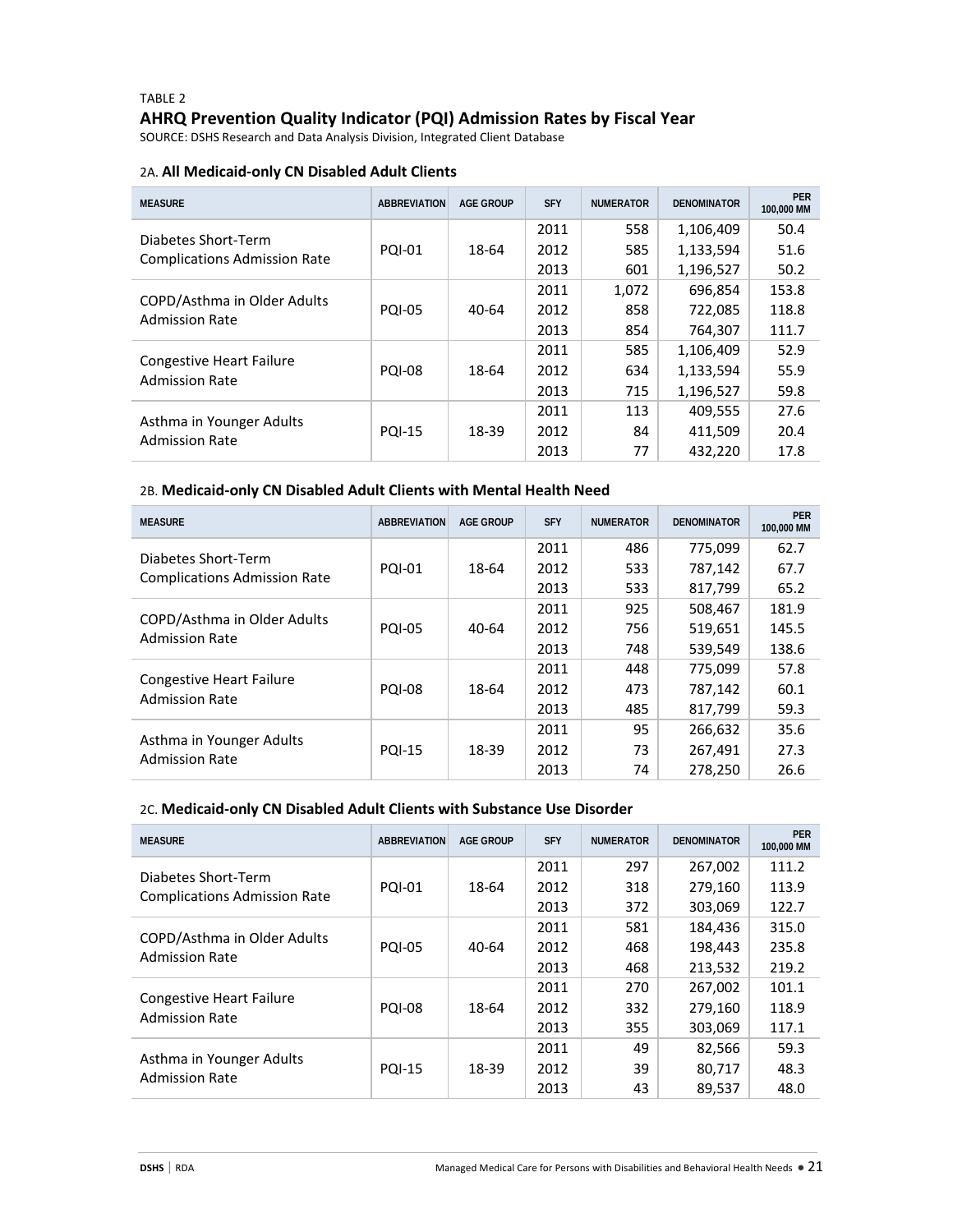| <b>MEASURE</b>                                             | <b>ABBREVIATION</b> | <b>AGE GROUP</b> | <b>SFY</b> | <b>NUMERATOR</b> | <b>DENOMINATOR</b> | <b>PER</b><br>100,000 MM |
|------------------------------------------------------------|---------------------|------------------|------------|------------------|--------------------|--------------------------|
|                                                            |                     |                  | 2011       | 284              | 235,319            | 120.7                    |
| Diabetes Short-Term<br><b>Complications Admission Rate</b> | <b>PQI-01</b>       | 18-64            | 2012       | 301              | 245,432            | 122.6                    |
|                                                            |                     |                  | 2013       | 357              | 262,507            | 136.0                    |
|                                                            |                     |                  | 2011       | 523              | 161,225            | 324.4                    |
| COPD/Asthma in Older Adults<br><b>Admission Rate</b>       | <b>PQI-05</b>       | $40 - 64$        | 2012       | 432              | 172,697            | 250.1                    |
|                                                            |                     |                  | 2013       | 440              | 182,671            | 240.9                    |
|                                                            |                     |                  | 2011       | 230              | 235,319            | 97.7                     |
| <b>Congestive Heart Failure</b><br><b>Admission Rate</b>   | <b>PQI-08</b>       | 18-64            | 2012       | 266              | 245,432            | 108.4                    |
|                                                            |                     |                  | 2013       | 270              | 262,507            | 102.9                    |
|                                                            |                     |                  | 2011       | 39               | 74.094             | 52.6                     |
| Asthma in Younger Adults<br><b>Admission Rate</b>          | <b>PQI-15</b>       | 18-39            | 2012       | 38               | 72,735             | 52.2                     |
|                                                            |                     |                  | 2013       | 41               | 79,836             | 51.4                     |

## 2D. **Medicaid-only CN Disabled Adult Clients with Co-Occurring Mental Health Need and SUD**

# 2E. **Medicaid-only CN Disabled Adult Clients without Behavioral Health Disorders**

| <b>MEASURE</b>                                       | <b>ABBREVIATION</b> | <b>AGE GROUP</b> | <b>SFY</b> | <b>NUMERATOR</b> | <b>DENOMINATOR</b> | <b>PER</b><br>100,000 MM |
|------------------------------------------------------|---------------------|------------------|------------|------------------|--------------------|--------------------------|
| Diabetes Short-Term                                  |                     | 18-64            | 2011       | 59               | 299,627            | 19.7                     |
| <b>Complications Admission Rate</b>                  | <b>PQI-01</b>       |                  | 2012       | 35               | 312,724            | 11.2                     |
|                                                      |                     |                  | 2013       | 53               | 338,166            | 15.7                     |
|                                                      |                     |                  | 2011       | 89               | 165,176            | 53.9                     |
| COPD/Asthma in Older Adults<br><b>Admission Rate</b> | <b>PQI-05</b>       | 40-64            | 2012       | 66               | 176,688            | 37.4                     |
|                                                      |                     |                  | 2013       | 78               | 193,897            | 40.2                     |
|                                                      |                     |                  | 2011       | 97               | 299.627            | 32.4                     |
| Congestive Heart Failure<br><b>Admission Rate</b>    | <b>PQI-08</b>       | 18-64            | 2012       | 95               | 312,724            | 30.4                     |
|                                                      |                     |                  | 2013       | 145              | 338,166            | 42.9                     |
|                                                      |                     |                  | 2011       | 8                | 134,451            | 6.0                      |
| Asthma in Younger Adults<br><b>Admission Rate</b>    | <b>PQI-15</b>       | 18-39            | 2012       | 10               | 136,036            | 7.4                      |
|                                                      |                     |                  | 2013       | 1                | 144.269            | 0.7                      |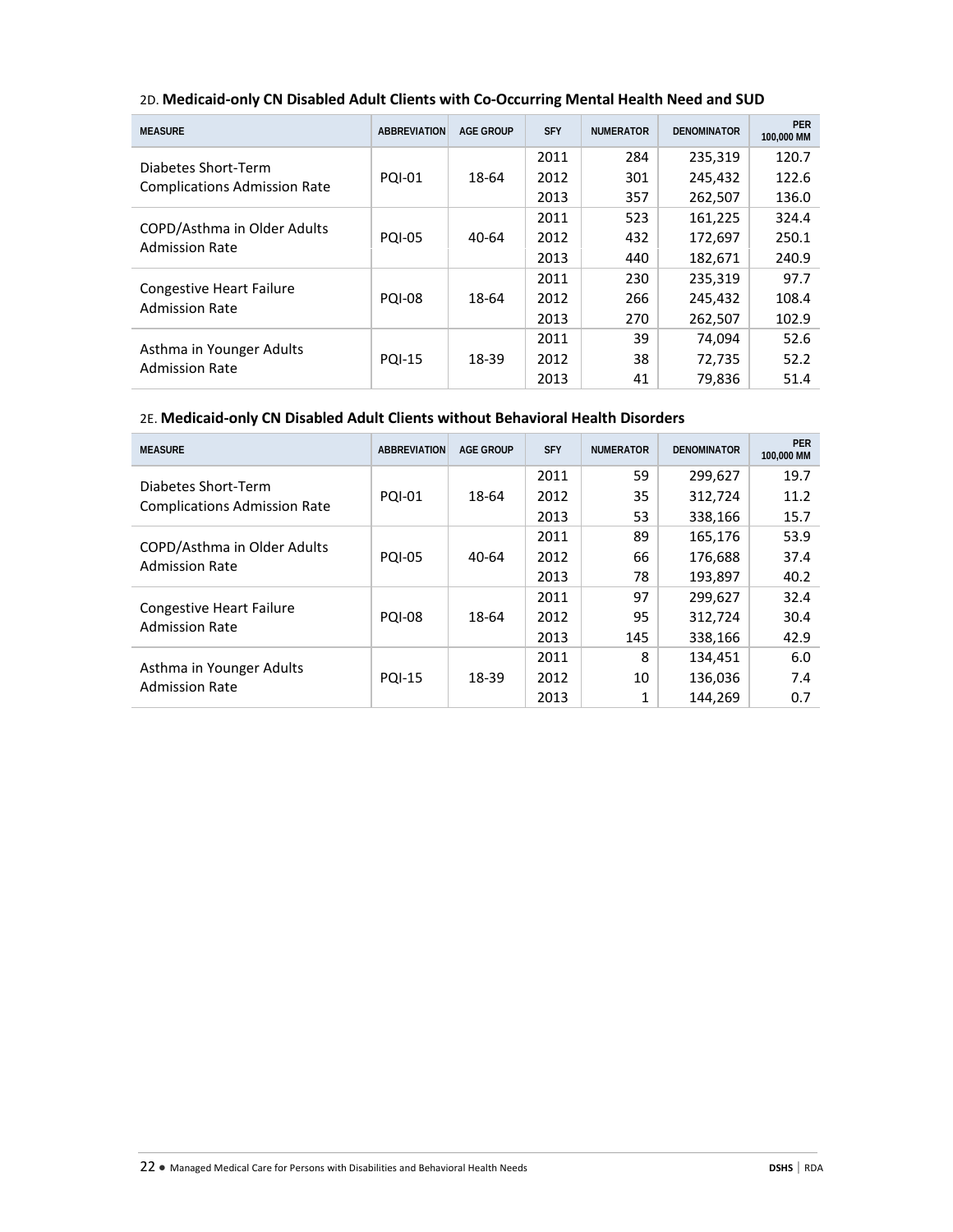# TABLE 3 **Supplemental Outcomes by Fiscal Year**

SOURCE: DSHS Research and Data Analysis Division, Integrated Client Database

#### 3A. **All Medicaid-only CN Disabled Adult Clients**

|            |                |                             | <b>Earnings</b>               |                                 |                            | <b>Homelessness</b>                         |                                           | <b>Arrests</b>                    |                              |                            |
|------------|----------------|-----------------------------|-------------------------------|---------------------------------|----------------------------|---------------------------------------------|-------------------------------------------|-----------------------------------|------------------------------|----------------------------|
| <b>SFY</b> | <b>Clients</b> | Percent<br>with<br>Earnings | Average<br>Annual<br>Earnings | <b>Total Annual</b><br>Earnings | Percent<br><b>Homeless</b> | Average<br><b>Months</b><br><b>Homeless</b> | Total<br><b>Months</b><br><b>Homeless</b> | Percent<br>with<br><b>Arrests</b> | Average<br>Annual<br>Arrests | Total<br>Annual<br>Arrests |
| 2011       | 107.513        | 11.0%                       | \$671                         | \$72,178,437                    | 14.6%                      | 1.16                                        | 124.879                                   | 10.5%                             | 0.19                         | 20.488                     |
| 2012       | 112.315        | 11.0%                       | \$681                         | \$76,468,905                    | 16.5%                      | 1.34                                        | 150,396                                   | 10.4%                             | 0.19                         | 21,430                     |
| 2013       | 113.700        | 11.2%                       | \$680                         | \$77,307,732                    | 18.0%                      | 1.49                                        | 169,535                                   | 10.7%                             | 0.20                         | 23.011                     |

#### 3B. **Medicaid-only CN Disabled Adult Clients with Mental Health Need**

|            | <b>Earnings</b> |                             |                               |                                 |                            | <b>Homelessness</b>                         |                                           | <b>Arrests</b>                    |                              |                            |
|------------|-----------------|-----------------------------|-------------------------------|---------------------------------|----------------------------|---------------------------------------------|-------------------------------------------|-----------------------------------|------------------------------|----------------------------|
| <b>SFY</b> | <b>Clients</b>  | Percent<br>with<br>Earnings | Average<br>Annual<br>Earnings | <b>Total Annual</b><br>Earnings | Percent<br><b>Homeless</b> | Average<br><b>Months</b><br><b>Homeless</b> | Total<br><b>Months</b><br><b>Homeless</b> | Percent<br>with<br><b>Arrests</b> | Average<br>Annual<br>Arrests | Total<br>Annual<br>Arrests |
| 2011       | 73,651          | 9.5%                        | \$491                         | \$36,185,123                    | 15.9%                      | 1.26                                        | 92.583                                    | 12.1%                             | 0.22                         | 16,187                     |
| 2012       | 76,039          | 9.5%                        | \$505                         | \$38,435,715                    | 17.7%                      | 1.43                                        | 108.382                                   | 11.8%                             | 0.22                         | 16,791                     |
| 2013       | 76,970          | 10.1%                       | \$539                         | \$41,516,825                    | 19.2%                      | 1.57                                        | 120,652                                   | 11.9%                             | 0.23                         | 17,528                     |

### 3C. **Medicaid-only CN Disabled Adult Clients with Substance Use Disorder**

|            | <b>Earnings</b> |                             |                               |                                 |                            | <b>Homelessness</b>                         |                                           | <b>Arrests</b>                    |                              |                            |  |
|------------|-----------------|-----------------------------|-------------------------------|---------------------------------|----------------------------|---------------------------------------------|-------------------------------------------|-----------------------------------|------------------------------|----------------------------|--|
| <b>SFY</b> | <b>Clients</b>  | Percent<br>with<br>Earnings | Average<br>Annual<br>Earnings | <b>Total Annual</b><br>Earnings | Percent<br><b>Homeless</b> | Average<br><b>Months</b><br><b>Homeless</b> | Total<br><b>Months</b><br><b>Homeless</b> | Percent<br>with<br><b>Arrests</b> | Average<br>Annual<br>Arrests | Total<br>Annual<br>Arrests |  |
| 2011       | 26,227          | 8.7%                        | \$409                         | \$10,736,583                    | 25.7%                      | 2.07                                        | 54.344                                    | 23.9%                             | 0.46                         | 12,128                     |  |
| 2012       | 27.915          | 9.1%                        | \$421                         | \$11,759,926                    | 27.3%                      | 2.23                                        | 62.369                                    | 22.7%                             | 0.45                         | 12.452                     |  |
| 2013       | 29,651          | 10.0%                       | \$460                         | \$13,627,555                    | 29.6%                      | 2.42                                        | 71.774                                    | 23.0%                             | 0.46                         | 13,756                     |  |

## 3D. **Medicaid-only CN Disabled Adult Clients with Co-Occurring Mental Health Need and SUD**

|            |                |                             | <b>Earnings</b>               |                                 | <b>Homelessness</b>        |                                             |                                           | <b>Arrests</b>             |                              |                            |
|------------|----------------|-----------------------------|-------------------------------|---------------------------------|----------------------------|---------------------------------------------|-------------------------------------------|----------------------------|------------------------------|----------------------------|
| <b>SFY</b> | <b>Clients</b> | Percent<br>with<br>Earnings | Average<br>Annual<br>Earnings | <b>Total Annual</b><br>Earnings | Percent<br><b>Homeless</b> | Average<br><b>Months</b><br><b>Homeless</b> | Total<br><b>Months</b><br><b>Homeless</b> | Percent<br>with<br>Arrests | Average<br>Annual<br>Arrests | Total<br>Annual<br>Arrests |
| 2011       | 22.915         | 8.6%                        | \$388                         | \$8,886,476                     | 25.7%                      | 2.06                                        | 47.182                                    | 24.1%                      | 0.46                         | 10,655                     |
| 2012       | 24.294         | 8.8%                        | \$391                         | \$9,499,316                     | 27.4%                      | 2.22                                        | 53.845                                    | 22.8%                      | 0.45                         | 11.047                     |
| 2013       | 25,468         | 9.9%                        | \$436                         | \$11,092,184                    | 29.6%                      | 2.40                                        | 61,051                                    | 23.1%                      | 0.46                         | 11,830                     |

#### 3E. **Medicaid-only CN Disabled Adult Clients without Behavioral Health Disorders**

|            | <b>Earnings</b> |                             |                               |                                 |                            | <b>Homelessness</b>                         |                                           | <b>Arrests</b>                    |                              |                            |
|------------|-----------------|-----------------------------|-------------------------------|---------------------------------|----------------------------|---------------------------------------------|-------------------------------------------|-----------------------------------|------------------------------|----------------------------|
| <b>SFY</b> | <b>Clients</b>  | Percent<br>with<br>Earnings | Average<br>Annual<br>Earnings | <b>Total Annual</b><br>Earnings | Percent<br><b>Homeless</b> | Average<br><b>Months</b><br><b>Homeless</b> | Total<br><b>Months</b><br><b>Homeless</b> | Percent<br>with<br><b>Arrests</b> | Average<br>Annual<br>Arrests | Total<br>Annual<br>Arrests |
| 2011       | 30.550          | 14.7%                       | \$1.118                       | \$34,143,206                    | 10.3%                      | 0.82                                        | 25.134                                    | 5.3%                              | 0.09                         | 2,828                      |
| 2012       | 32,655          | 14.6%                       | \$1,095                       | \$35,772,580                    | 12.6%                      | 1.03                                        | 33.490                                    | 5.9%                              | 0.10                         | 3,234                      |
| 2013       | 32.547          | 13.9%                       | \$1,022                       | \$33,255,537                    | 13.7%                      | 1.17                                        | 38,160                                    | 6.2%                              | 0.11                         | 3,557                      |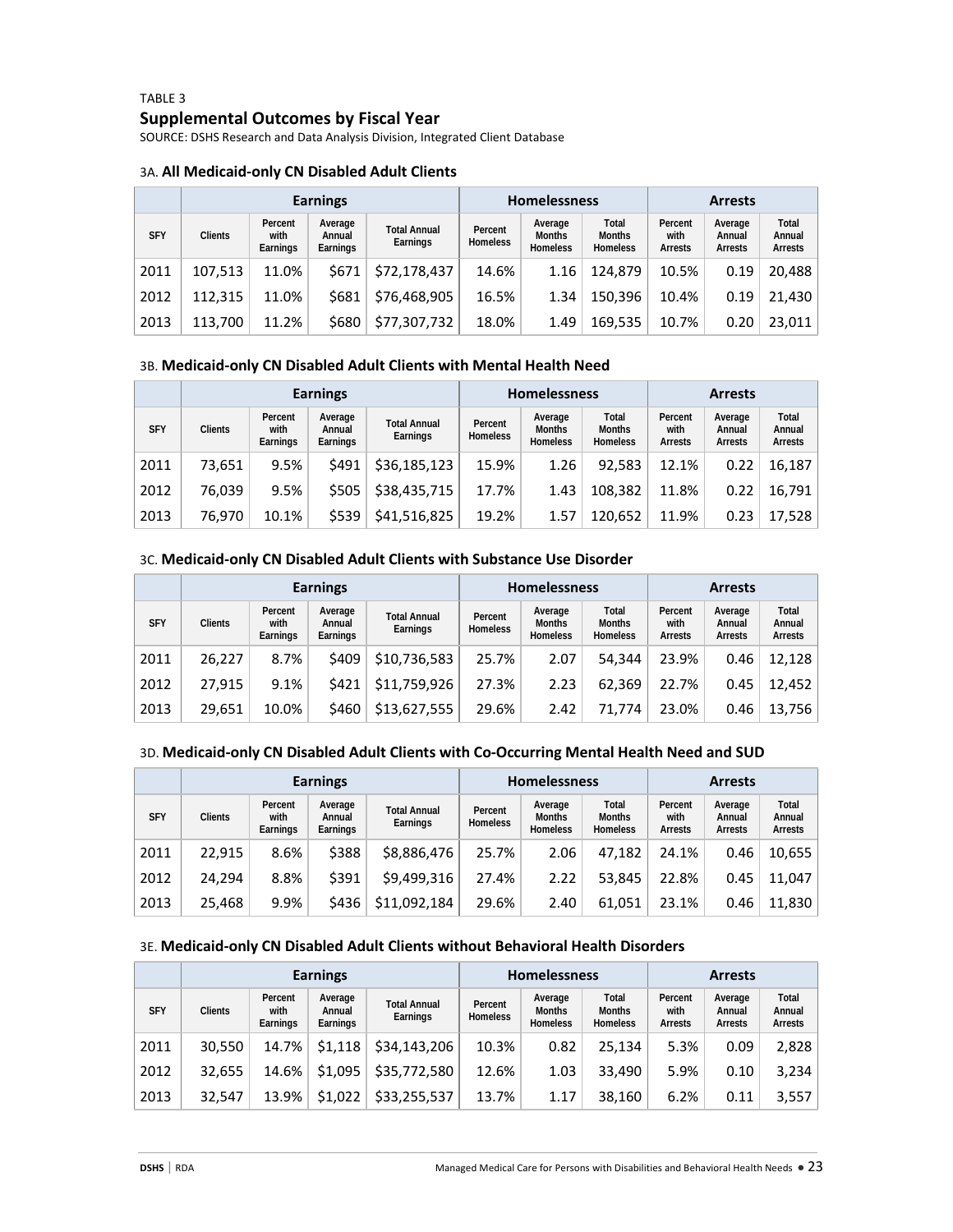# TABLE 4 **Outpatient ED Visits and Inpatient Hospital Admissions Per 1000 Member Months**

SOURCE: DSHS Research and Data Analysis Division, Integrated Client Database

#### 1A. **All SSI Non-Dual Working Age Adult Clients**

| <b>MEASURE</b>                                          | <b>ABBREVIATION</b> | AGE GROUP | <b>SFY</b>           | <b>NUMERATOR</b>              | <b>DENOMINATOR</b>                  | PER 1,000<br><b>MEMBER MONTHS</b> |
|---------------------------------------------------------|---------------------|-----------|----------------------|-------------------------------|-------------------------------------|-----------------------------------|
| Outpatient ED Visits Per 1000<br><b>Member Months</b>   | SUPPL-ED            | 18-64     | 2011<br>2012<br>2013 | 149.787<br>138,078<br>142.640 | 1,104,907<br>1,133,618<br>1,197,498 | 135.6<br>121.8<br>119.1           |
| Inpatient Hospital Admissions Per<br>1000 Member Months | SUPPL-IP            | 18-64     | 2011<br>2012<br>2013 | 28.285<br>27.411<br>27,375    | 1,104,907<br>1,133,618<br>1,197,498 | 25.6<br>24.2<br>22.9              |

#### 1B. **All SSI Non-Dual Working Age Adult Clients with Mental Health Need**

| <b>MEASURE</b>                                          | <b>ABBREVIATION</b> | <b>AGE GROUP</b> | <b>SFY</b> | <b>NUMERATOR</b> | <b>DENOMINATOR</b> | PER 1,000<br><b>MEMBER MONTHS</b> |
|---------------------------------------------------------|---------------------|------------------|------------|------------------|--------------------|-----------------------------------|
|                                                         |                     |                  | 2011       | 131.572          | 774,312            | 169.9                             |
| Outpatient ED Visits Per 1000<br><b>Member Months</b>   | SUPPL-ED            | 18-64            | 2012       | 120.665          | 786,627            | 153.4                             |
|                                                         |                     |                  | 2013       | 122.330          | 817,842            | 149.6                             |
|                                                         |                     |                  | 2011       | 24.265           | 774.312            | 31.3                              |
| Inpatient Hospital Admissions Per<br>1000 Member Months | SUPPL-IP            | 18-64            | 2012       | 23.384           | 786.627            | 29.7                              |
|                                                         |                     |                  | 2013       | 22.930           | 817,842            | 28.0                              |

## 1C. **All SSI Non-Dual Working Age Adult Clients with Substance Use Disorder**

| <b>MEASURE</b>                                          | <b>ABBREVIATION</b> | <b>AGE GROUP</b> | <b>SFY</b> | <b>NUMERATOR</b> | <b>DENOMINATOR</b> | PER 1.000<br><b>MEMBER MONTHS</b> |
|---------------------------------------------------------|---------------------|------------------|------------|------------------|--------------------|-----------------------------------|
| Outpatient ED Visits Per 1000<br><b>Member Months</b>   | SUPPL-ED            | 18-64            | 2011       | 74.309           | 266.811            | 278.5                             |
|                                                         |                     |                  | 2012       | 70,765           | 279,083            | 253.6                             |
|                                                         |                     |                  | 2013       | 73,138           | 303,147            | 241.3                             |
| Inpatient Hospital Admissions Per<br>1000 Member Months | SUPPL-IP            | 18-64            | 2011       | 14.708           | 266,811            | 55.1                              |
|                                                         |                     |                  | 2012       | 14.701           | 279.083            | 52.7                              |
|                                                         |                     |                  | 2013       | 15,171           | 303,147            | 50.0                              |

#### 1D. **All SSI Non-Dual Working Age Adult Clients with Co-Occurring Mental Health Need and SUD**

| <b>MEASURE</b>                                          | <b>ABBREVIATION</b> | AGE GROUP | <b>SFY</b> | <b>NUMERATOR</b> | <b>DENOMINATOR</b> | PER 1,000<br><b>MEMBER MONTHS</b> |
|---------------------------------------------------------|---------------------|-----------|------------|------------------|--------------------|-----------------------------------|
| Outpatient ED Visits Per 1000<br><b>Member Months</b>   | SUPPL-ED            | 18-64     | 2011       | 69.726           | 235,178            | 296.5                             |
|                                                         |                     |           | 2012       | 66.474           | 245.416            | 270.9                             |
|                                                         |                     |           | 2013       | 67,767           | 262,568            | 258.1                             |
| Inpatient Hospital Admissions Per<br>1000 Member Months | SUPPL-IP            | 18-64     | 2011       | 13.433           | 235.178            | 57.1                              |
|                                                         |                     |           | 2012       | 13.354           | 245.416            | 54.4                              |
|                                                         |                     |           | 2013       | 13,637           | 262,568            | 51.9                              |

#### 1E. **All SSI Non-Dual Working Age Adult Clients without Behavioral Health Disorders**

| <b>MEASURE</b>                                          | <b>ABBREVIATION</b> | <b>AGE GROUP</b> | <b>SFY</b> | <b>NUMERATOR</b> | <b>DENOMINATOR</b> | PER 1,000<br><b>MEMBER MONTHS</b> |
|---------------------------------------------------------|---------------------|------------------|------------|------------------|--------------------|-----------------------------------|
| Outpatient ED Visits Per 1000<br><b>Member Months</b>   | SUPPL-ED            | 18-64            | 2011       | 13,632           | 298.962            | 45.6                              |
|                                                         |                     |                  | 2012       | 13,122           | 313,324            | 41.9                              |
|                                                         |                     |                  | 2013       | 14,939           | 339,077            | 44.1                              |
| Inpatient Hospital Admissions Per<br>1000 Member Months | SUPPL-IP            | 18-64            | 2011       | 2.745            | 298.962            | 9.2                               |
|                                                         |                     |                  | 2012       | 2,680            | 313,324            | 8.6                               |
|                                                         |                     |                  | 2013       | 2,911            | 339,077            | 8.6                               |

24 ● Managed Medical Care for Persons with Disabilities and Behavioral Health Needs **DSHS** | RDA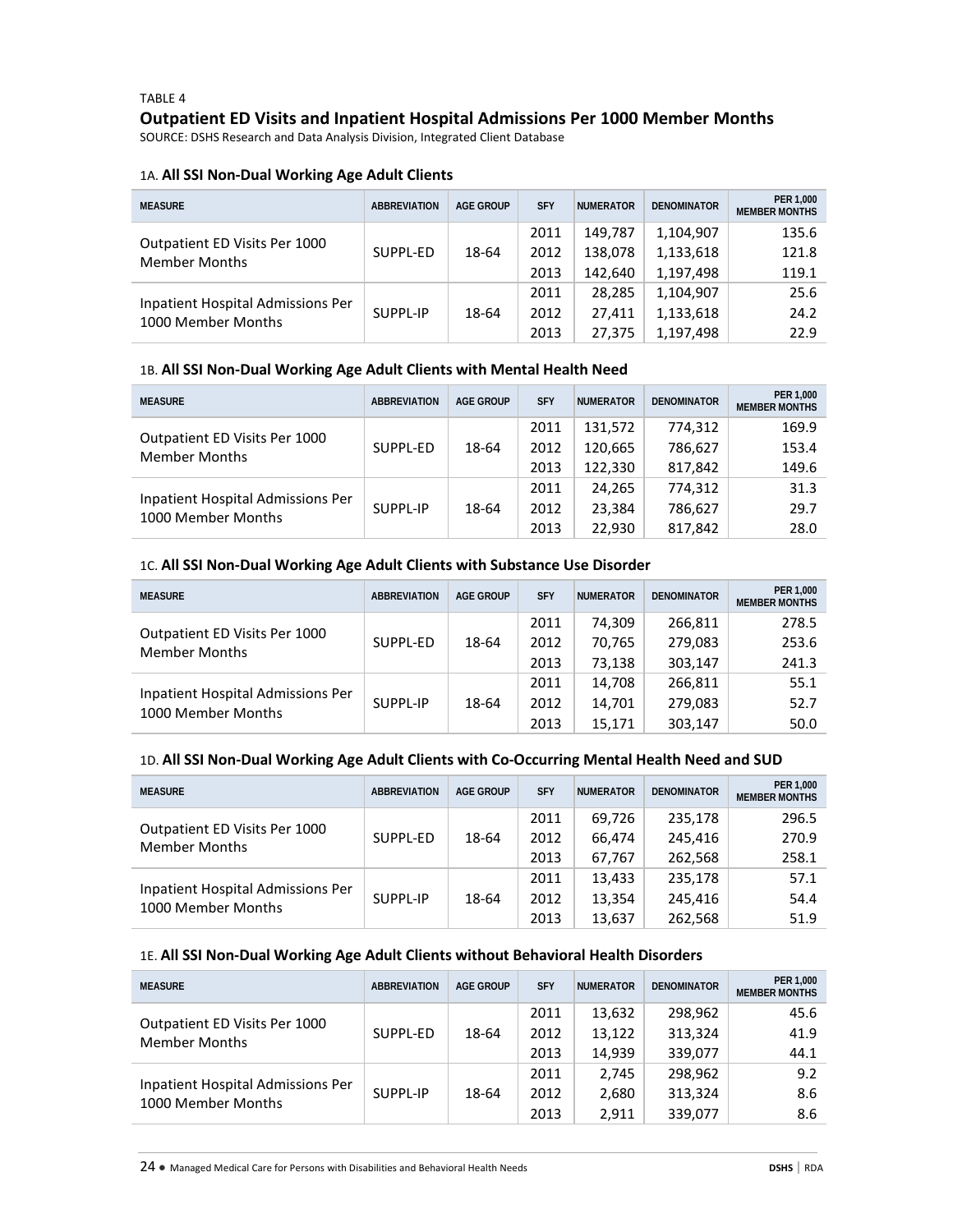#### **STUDY POPULATION**

In Washington State, with the exception of a few special programs with relatively small enrollment levels, prior to July 2012 persons enrolled in disability-related Categorically Needy (CN) Medicaid coverage received medical health services through a fee-for-service delivery system. In July 2012, the Washington State Health Care Authority began transitioning Medicaid enrollees with disabilities to managed care. Because persons dually eligible for Medicare remained fee-for-service, all analyses presented in this report pertain to Medicaid-only CN Disabled clients.

We use an approach analogous to a difference-of-difference intent-to-treat design, where we compare the outcomes experienced in SFY 2013 with the outcomes experienced in the prior two fiscal years when medical care was provided on a fee-for-service basis. We note that with the phased implementation of managed care in SFY 2013, managed care enrollment comprised 75 percent of all coverage months for persons aged 18 to 64 with Medicaid-only CN Disabled coverage in that fiscal year. The difference-of-difference aspect of the analyses is reflected in the comparison of changes in the experience of disabled persons with mental illness and/or substance use disorders, relative to changes in the experiences of disabled persons who do not have identified behavioral health disorders, where such comparisons are feasible. For quality metrics that are defined only over populations with behavioral health disorders, such comparisons cannot be made, and we focus on changes in measured outcomes relative to prior trends.

#### **BEHAVIORAL HEALTH RISK GROUPS**

Behavioral health needs were identified using data available in the ProviderOne payment system. Mental health service needs were identified if any of the following criteria were met in the measurement year or the year prior to the measurement year: (1) receipt of any health care service with a mental illness diagnosis (including Regional Support Network services or services provided through the medical benefit), or (2) receipt of psychotropic medication including antipsychotic, antimania, antianxiety, antidepressant or ADHD therapy classes. Substance use disorders were identified by the presence of a substance use disorder diagnosis on any health service claim or encounter in the measurement year or the year prior to the measurement year, including treatment or detox events, mental health service events, or medical service events such as emergency department or office visits. The experience of clients with co-occurring mental health needs or substance use disorders are also reflected in the separate results reported for the overall subgroups with these conditions.

#### **HEALTH CARE QUALITY AND OUTCOME METRICS**

Metrics are derived from two sets of sources. The first source is the CMS Initial Core Set of health care quality measures for adults enrolled in Medicaid. The CMS Initial Core Set is compromised primarily of National Committee for Quality Assurance (NCQA) Healthcare Effectiveness Data and Information Set (HEDIS) metrics.<sup>[2](#page-24-0)</sup> Metrics were also sourced from the measurement areas specified by Second Substitute Senate Bill 5732 (Chapter 338, Laws of 2013) and Engrossed House Bill 1519 (Chapter 320, Laws of 2013). These bills directed the Department of Social and Health Services and the Health Care Authority to develop a comprehensive strategy to improve the adult behavioral healthcare system and to better integrate physical and behavioral healthcare and long term supports and services to improve outcomes for their shared clients.

This report uses the following HEDIS metrics:

- Adult Body Mass Index (BMI) Assessment
- Antidepressant Medication Management Effective Acute and Continuation Phase Treatment
- Breast Cancer Screening
- Cervical Cancer Screening
- Comprehensive Diabetes Care, Hemoglobin A1cTesting and LDL-C Screening
- Chlamydia Screening
- Follow-Up After Hospitalization for Mental Illness 7 Day and 30 Day Follow-up
- Annual HIV/AIDS Medical Visit 90 Day and 180 Day Metrics
- Initiation and Engagement in Alcohol and Other Drug Dependence Treatment
- Annual Monitoring for Patients on Persistent Medications ACE or ARB, Anticonvulsants, Digoxin and Diuretic
- Plan All-Cause Inpatient Readmission
- Post-Partum Care Rate
- Adherence to Antipsychotic Medications for Individuals with Schizophrenia
- Adult Access to Primary Care

 $\overline{\phantom{a}}$ 

<span id="page-24-0"></span><sup>2</sup> See http://www.ncqa.org/HEDISQualityMeasurement.aspx